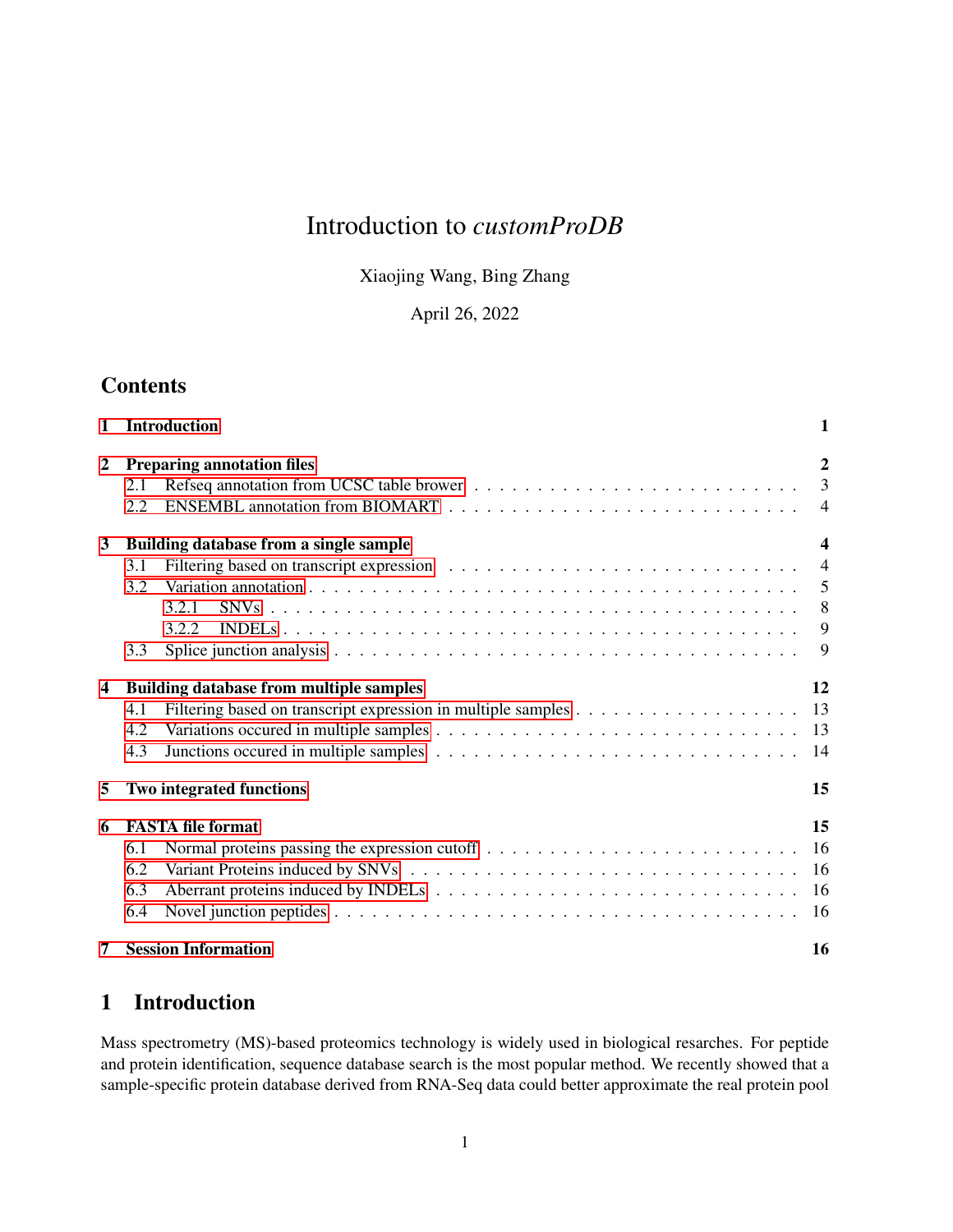and thus improve protein identification. With continuously decreasing cost, more and more groups have started multilayer experiment designs that profile both proteome and transcriptome of the same cohort of samples in order to gain a comprehensive understanding of cellular systems. To facilitate such efforts, we have developed this R package *customProDB*, which is dedicated to the generation of customized databases from RNA-Sseq data for proteomics searches.

We designed this package based on a few assumptions (1) undetected or lowly expressed transcripts are less likely to produce detectable proteins, thus excluding them would improve sensitivity and specificity; (2)each sample has a unique set of SNPs, mutations, gene fusions, alternative splicing etc, including them in them in the protein database would allow the identification of sample specific proteins. This is particularly useful in cancer studies, in which tumors typically carry oncogenic genomic alterations.

To filter out undetected or lowly expressed transcripts, the package provides functions to either calculate the RPKM (Reads Per Kilobase per Million mapped reads) values, or accept user-provided measurements from other sources such as the FPKM (Fragments per kilobase of exon per million fragments mapped) from cufflinks. Users may specify a expression threshold, subsequently a FASTA file is generated for proteins that pass the threshold.

*customProDB* allows users to incorporate variations identified from RNA-seq data into the FASTA database. It annotates all SNVs with their proper locations and functional consequences in transcripts. Non-synonymous coding variations are introduced to protein sequences to create variant protein entries. Aberrant proteins resulted from short INDELs are also predicted and added to the variation database.

One important application of RNA-Seq is to identify previously unannotated structures, such as novel exons, alternative splice variants and gene fusions. The package provides a function to classify splice junctions identified from RNA-Seq data, and then uses three-frame translation to generate peptides that cross the novel junctions. Similarly, fusion genes can also be incorporated into the FASTA database.

This document provides a step by step tutorial of customized database generation.

## <span id="page-1-0"></span>2 Preparing annotation files

To map RNA-Seq information to the protein level, numerous pieces of genome annotation information are needed, such as genome elements region boundary, protein coding sequence, protein sequence and known SNPs et al. It is possible to manually download these data from different public resources (e.g. NCBI, UCSC and ENSEMBL) and then parse them to an appropriate format. But to make the process more efficient and autonomous, we provide two functions to prepare the gene/transcript annotation files. Users should use the same version of annotations through the entire dataset(s) annalysis. All the annotations are saved to a specified directory for latter use.

The dbSNP data is huge and is getting larger and larger. These two functions only download the data in coding region for performance reasons. Use the code below to check the current dbSNP versions for a specified genome provided by the UCSC table browser.

```
> library('rtracklayer')
> session <- browserSession()
> genome(session) <- 'hg19'
> dbsnps <- trackNames(session)[grep('snp', trackNames(session), fixed=T)]
> dbsnps
 SNPedia
"snpedia"
```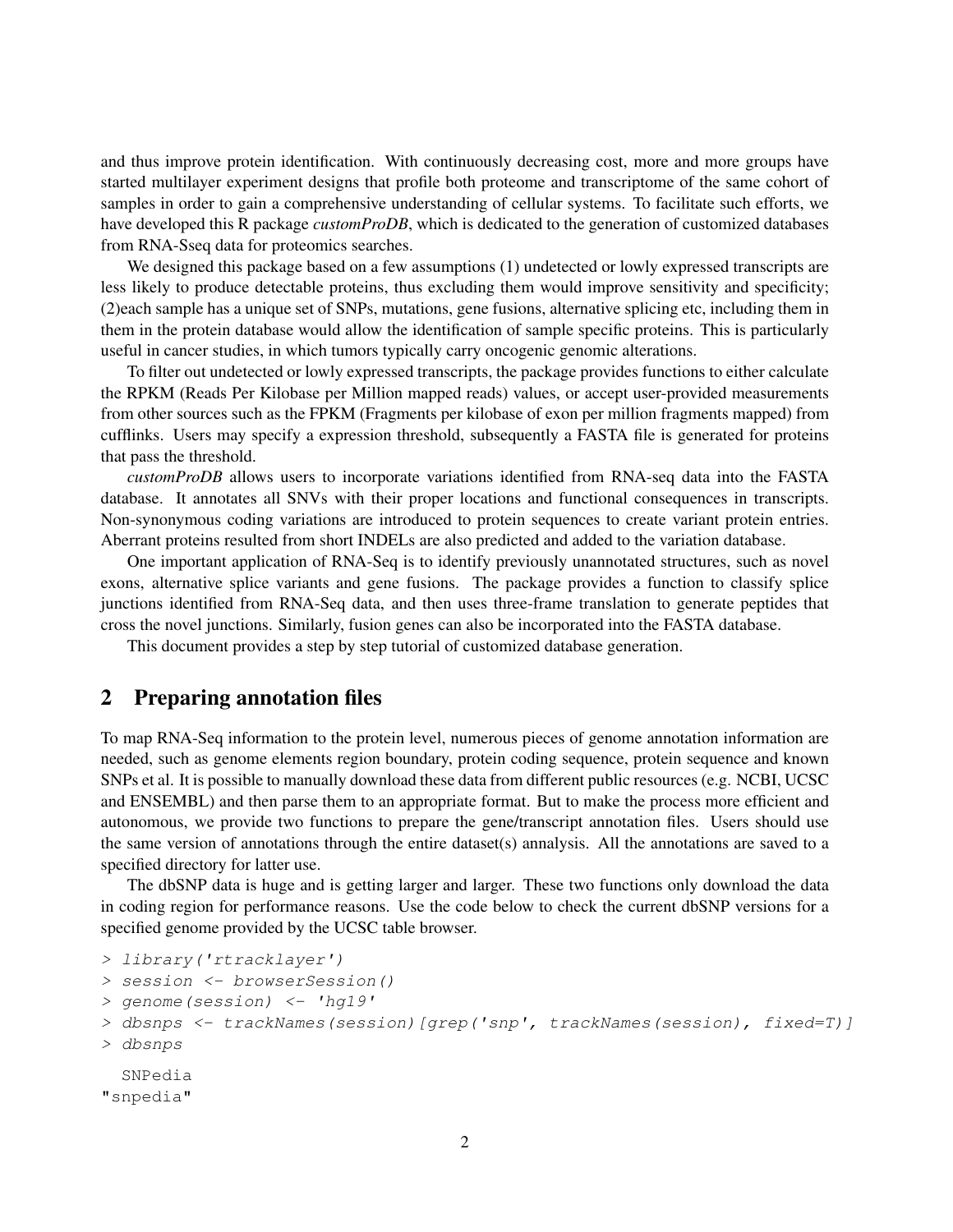#### <span id="page-2-0"></span>2.1 Refseq annotation from UCSC table brower

The PrepareAnnotationRefseq function downloads annotations from the UCSC table browser through *rtracklayer*, extracts and derives the relevant information and then saves them as the required R data structure. However, this function is not totally the automatic, it requires users to download coding sequence and protein sequence FASTA files from UCSC table brower. Since Refseq updates from time to time, we suggest generating the FASTA file the same day as running this function.

The bullet list below summarizes the steps to download coding sequence FASTA files.

- Go to UCSC Table Browser
- Choose genome
- Choose assembly
- Group Genes and Gene Prediction Tracks
- Track RefSeq Genes
- Table refGene
- Region genome (If you only need some genes, choose paste list or upload list)
- Output format sequence
- Then choose genomic CDS exons one FASTA record per gene
- Press 'get sequence' button

Downloading protein seuqence FASTA file is the same as above, just choose 'protein' instead of 'genomic' after clicking the 'get output' button.

```
> library(customProDB)
```

```
> transcript_ids <- c("NM_001126112", "NM_033360", "NR_073499", "NM 004448",
+ "NM_000179", "NR_029605", "NM_004333", "NM_001127511")
> pepfasta <- system.file("extdata", "refseq_pro_seq.fasta",
+ package="customProDB")
> CDSfasta <- system.file("extdata", "refseq_coding_seq.fasta",
+ package="customProDB")
> annotation_path <- tempdir()
> PrepareAnnotationRefseq(genome='hg19', CDSfasta, pepfasta, annotation_path,
+ dbsnp = NULL, transcript_ids=transcript_ids,
+ splice_matrix=FALSE, ClinVar=FALSE)
```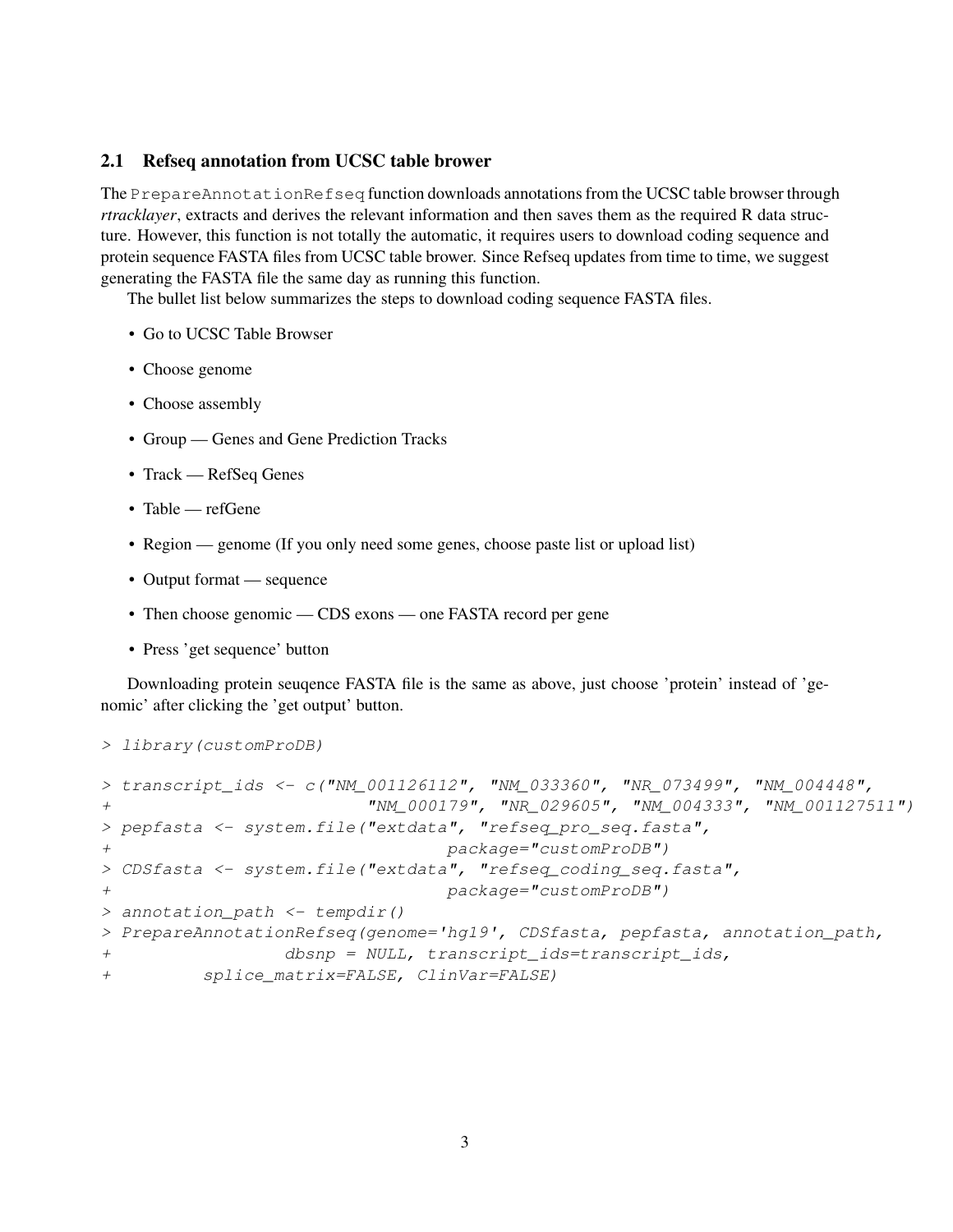### <span id="page-3-0"></span>2.2 ENSEMBL annotation from BIOMART

An alternative resource for annotation is ENSEMBL. The PrepareAnnotationEnsembl function downloads the annotation from ENSEMBL through *biomaRt*. This process may take several hours if users choose to download the whole dataset. The ENSEMBL version number can be specified in the host in useMart function. Go to website http://useast.ensembl.org/info/website/archives/index.html to check the currently available archives. It took about 1.5 hour to prepare all annotations for ENSEMBL v82 in our tests.

```
> ensembl <- useMart("ENSEMBL_MART_ENSEMBL", dataset="hsapiens_gene_ensembl",
+ host="may2015.archive.ensembl.org", path="/biomart/martservice",
+ archive=FALSE)
> annotation_path <- tempdir()
> transcript_ids <- c("ENST00000234420", "ENST00000269305", "ENST00000445888",
+ "ENST00000257430", "ENST00000508376", "ENST00000288602",
+ "ENST00000269571", "ENST00000256078", "ENST00000384871")
> PrepareAnnotationEnsembl(mart=ensembl, annotation_path=annotation_path,
+ splice_matrix=FALSE, dbsnp=NULL,
+ transcript_ids=transcript_ids, COSMIC=FALSE)
```
# <span id="page-3-1"></span>3 Building database from a single sample

After preparing all the annotation files, there are usually three steps to build a customized database. Users could choose one or multiple steps according to the research interest.

### <span id="page-3-2"></span>3.1 Filtering based on transcript expression

For a given BAM file, the calculateRPKM function computes the RPKM for each transcript based on reads mapped to the exon region. The output is a numeric vector. Users should make sure that the chromosome name in annotation and the BAM file are consistent, otherwise errors will be raised.

After getting RPKMs, users may check the distribution and choose a cutoff to retain relatively highly expressed transcripts that are more likely to produce proteins that are detectable in shotgun proteomics.

```
> load(system.file("extdata/refseq", "exon anno.RData", package="customProDB"))
```

```
> bamFile <- system.file("extdata/bams", "test1_sort.bam", package="customProDB")
```

```
> load(system.file("extdata/refseq", "ids.RData", package="customProDB"))
```

```
> RPKM <- calculateRPKM(bamFile, exon, proteincodingonly=TRUE, ids)
```
Alternatively, users could input the calculated RPKM/FPKM from other software output rather than to calculate from BAM file, such as the cufflinks output. The cutoff can be defined based on a specific RPKM/FPKM value or a specific percentile. The default cutoff is '30%', which means that only the top 70% transcripts with the largest RPKM values are retained. Then the Outputproseq function could output a FASTA format file containing protein sequences with corresponding transcript RPKM/FPKM values above the cutoff.

```
> load(system.file("extdata/refseq", "proseq.RData", package="customProDB"))
```

```
> outf1 <- paste(tempdir(), '/test_rpkm.fasta', sep='')
```

```
> Outputproseq(RPKM, 1, proteinseq, outf1, ids)
```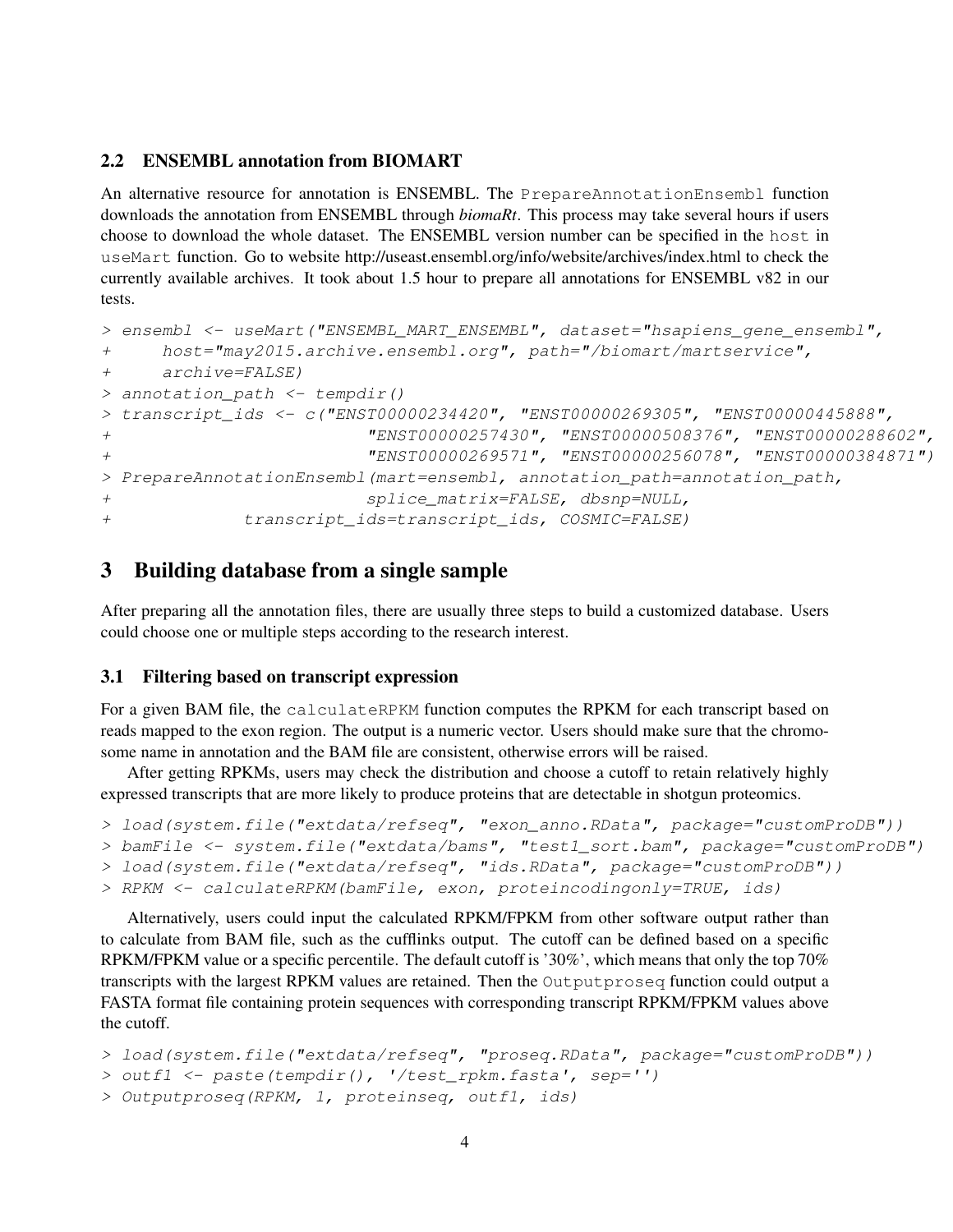### <span id="page-4-0"></span>3.2 Variation annotation

First, users can input variations from a single VCF file using InputVcf. The package generates a list of GRanges object as output. It works for VCF file containing either one or multiple samples.

```
> # single sample
> vcffile <- system.file("extdata/vcfs", "test1.vcf", package="customProDB")
> vcf <- InputVcf(vcffile)
> length(vcf)
[1] 1> vcf[[1]][1:3]GRanges object with 3 ranges and 40 metadata columns:
             seqnames ranges strand | REF
               <Rle> <IRanges> <Rle> | <character>
 chr1:32386425 T/C chr1 32386425 * | T
 chr1:32507666_G/T chr1 32507666 * | G
 chr1:32524459_A/C chr1 32524459 * | A
                   ALT QUAL FILTER DP
             <character> <numeric> <character> <integer>
 chr1:32386425_T/C C 24.00 . 3
 chr1:32507666_G/T T 6.20 . 5
 chr1:32524459_A/C C 3.54 . 5
               DP4.DP4 DP4.DP4.1 DP4.DP4.2 DP4.DP4.3 MQ
             <integer> <integer> <integer> <integer> <integer>
 chr1:32386425 T/C 0 0 0 3 50
 chr1:32507666 G/T 3 0 2 0 50
 chr1:32524459_A/C 1 2 0 2 50
                  FQ AF1 AC1 G3.G3 G3.G3.1
             <numeric> <numeric> <numeric> <numeric> <numeric>
 chr1:32386425_T/C -36.00 1.0000 2 NA NA
 chr1:32507666_G/T 8.65 0.4999 1 NA NA
 chr1:32524459_A/C 5.47 0.4998 1 NA NA
               G3.G3.2 HWE CLR UGT
             <numeric> <numeric> <integer> <character>
 chr1:32386425_T/C NA NA <NA> <NA>
 chr1:32507666_G/T NA NA <NA> <NA>
 chr1:32524459_A/C NA NA <NA> <NA>
                   CGT PV4.PV4 PV4.PV4.1 PV4.PV4.2
             <character> <numeric> <numeric> <numeric>
 chr1:32386425 T/C <NA> NA NA NA NA
 chr1:32507666_G/T <NA> 1 0.0620 1
 chr1:32524459_A/C <NA> 1 0.0021 1
             PV4.PV4.3 INDEL PC2.PC2 PC2.PC2.1 PCHI2
```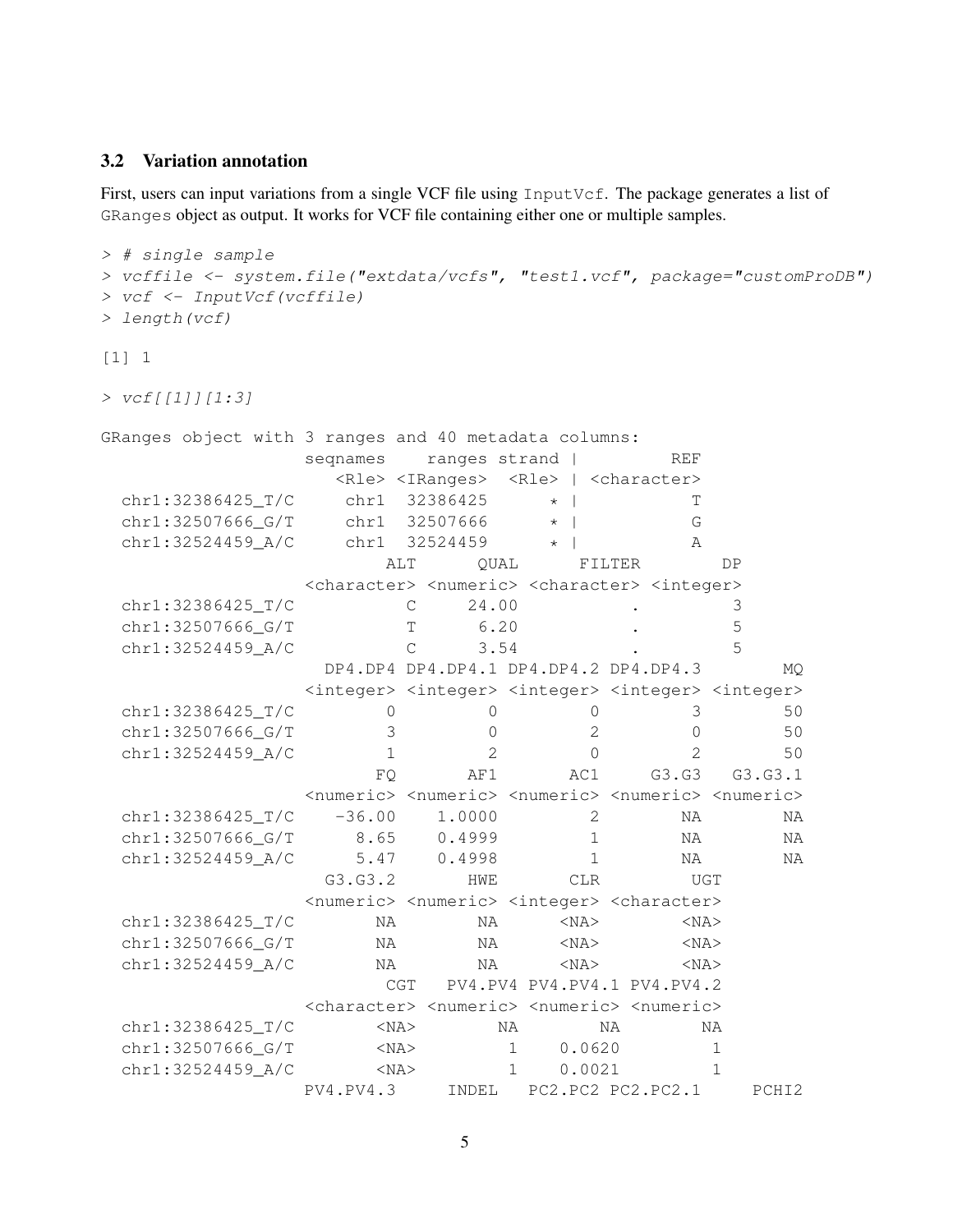|                                                                            |                                                                                                 |                |            |          | <numeric> <logical> <integer> <integer> <numeric></numeric></integer></integer></logical></numeric> |    |
|----------------------------------------------------------------------------|-------------------------------------------------------------------------------------------------|----------------|------------|----------|-----------------------------------------------------------------------------------------------------|----|
| chr1:32386425 T/C                                                          | NA                                                                                              | FALSE          | $<$ NA $>$ |          | $<$ NA $>$                                                                                          | NA |
| chr1:32507666_G/T                                                          | 0.36                                                                                            | FALSE          | $<$ NA $>$ |          | $<$ NA $>$                                                                                          | NA |
| chr1:32524459_A/C                                                          | 1.00                                                                                            | FALSE          | $<$ NA $>$ |          | $<$ NA $>$                                                                                          | ΝA |
|                                                                            | QCHI2                                                                                           | PR             |            | GT       | GO.                                                                                                 |    |
|                                                                            | <integer> <integer> <character> <character></character></character></integer></integer>         |                |            |          |                                                                                                     |    |
| chr1:32386425_T/C                                                          | $<$ NA $>$                                                                                      | $<$ NA $>$     |            | 1/1      | 15                                                                                                  |    |
| chr1:32507666_G/T                                                          | $<$ NA $>$                                                                                      | $<$ NA $>$     |            | 0/1      | 36                                                                                                  |    |
| chr1:32524459_A/C                                                          | $<$ NA $>$                                                                                      | $<$ NA $>$     |            | 0/1      | 30                                                                                                  |    |
|                                                                            | DP.1                                                                                            |                | <b>SP</b>  | PL       | PL.1                                                                                                |    |
|                                                                            | <character> <character> <character> <character></character></character></character></character> |                |            |          |                                                                                                     |    |
| chr1:32386425_T/C                                                          | $<$ NA $>$                                                                                      |                | $<$ NA $>$ | 56       | 9                                                                                                   |    |
| chr1:32507666_G/T                                                          | $<$ NA $>$                                                                                      |                | $<$ NA $>$ | 35       | $\overline{0}$                                                                                      |    |
| chr1:32524459_A/C                                                          | $<$ NA $>$                                                                                      |                | $<$ NA $>$ | 31       | $\Omega$                                                                                            |    |
|                                                                            | PL.2                                                                                            |                | PL.3       | PL.4     | PL.5                                                                                                |    |
|                                                                            | <character> <character> <character> <character></character></character></character></character> |                |            |          |                                                                                                     |    |
| chr1:32386425_T/C                                                          |                                                                                                 | $\overline{0}$ | 56         | 9        | $\overline{0}$                                                                                      |    |
| chr1:32507666_G/T                                                          |                                                                                                 | 78             | 35         | $\Omega$ | 78                                                                                                  |    |
| chr1:32524459_A/C                                                          | 98                                                                                              |                | 31         | $\Omega$ | 98                                                                                                  |    |
|                                                                            |                                                                                                 |                |            |          |                                                                                                     |    |
| seqinfo: 7 sequences from an unspecified genome; no seqlengths             |                                                                                                 |                |            |          |                                                                                                     |    |
| > # multiple samples in one VCF file                                       |                                                                                                 |                |            |          |                                                                                                     |    |
| > vcffile <- system.file("extdata", "test_mul.vcf", package="customProDB") |                                                                                                 |                |            |          |                                                                                                     |    |
| > vcfs <- InputVcf(vcffile)                                                |                                                                                                 |                |            |          |                                                                                                     |    |

After reading the VCF file, users should choose the functions corresponding to different variation types, SNVs or INDELs. Although the package focuses on protein coding transcripts, we intentionally implemented several functions to examine where the SNVs are located, how many of them are located in the protein coding transcript regions, etc. The Varlocation functions classifies variations into eight categories, see Table [1.](#page-5-0)

| Label               | Description                                            |
|---------------------|--------------------------------------------------------|
| Intergenic          | Out of transcripts boundary                            |
| Intron_nonprocoding | Located in introns of non-coding transcripts           |
| Exon_nonprocoding   | Located in exons of non-coding transcripts             |
| Intron              | Located in introns of protein coding transcripts       |
| 5'UTR               | Located in 5utr region of protein coding transcripts   |
| 3'UTR               | Located in 3utr region of protein coding transcripts   |
| Coding              | Located in coding region of protein coding transcripts |
| Unknown             | No annotation for this chromosome                      |

<span id="page-5-0"></span>Table 1: Definition of genomic locations of variations

> table(values(vcf[[1]])[['INDEL']])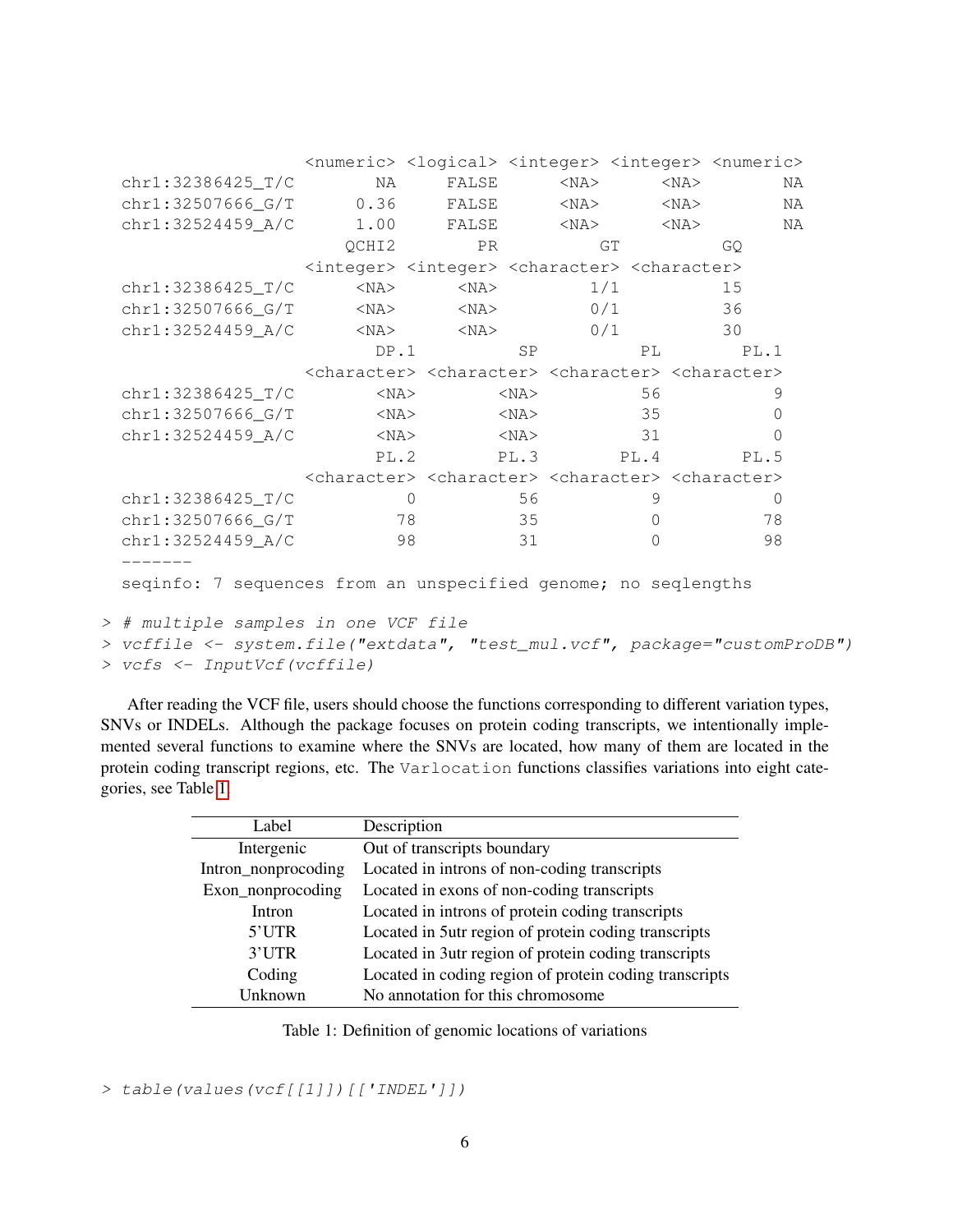```
FALSE TRUE
  54 7
> index <- which(values(vcf[[1]])[['INDEL']]==TRUE)
> indelvcf <- vcf[[1]][index]
> index <- which(values(vcf[[1]])[['INDEL']]==FALSE)
> SNVvcf <- vcf[[1]][index]
> load(system.file("extdata/refseq", "ids.RData", package="customProDB"))
> txdb <- loadDb(system.file("extdata/refseq", "txdb.sqlite", package="customProDB")
> SNVloc <- Varlocation (SNVvcf, txdb, ids)
> indelloc <- Varlocation(indelvcf, txdb, ids)
> table(SNVloc[,'location'])
            3'UTR Coding Intergenic
               11 11 25
            Intron Intron_nonprocoding
```
For those variations labeled with 'Coding', the Positionincoding function computes the position of variation in the coding sequence of each transcript. The dbSNP rsid and COSMIC\_id can also be retrived if they are available.

5 2

```
> load(system.file("extdata/refseq", "exon_anno.RData", package="customProDB"))
> load(system.file("extdata/refseq", "dbsnpinCoding.RData", package="customProDB"))
> load(system.file("extdata/refseq", "cosmic.RData", package="customProDB"))
> postable_snv <- Positionincoding(SNVvcf, exon, dbsnpinCoding, COSMIC=cosmic)
> postable_snv
```

|              | qenename    | txname txid               |     | proname         |                      | chr strand | pos         |
|--------------|-------------|---------------------------|-----|-----------------|----------------------|------------|-------------|
| $\mathbf{1}$ | <b>KRAS</b> | NM_033360                 | 6   | NP 203524 chr12 |                      | $\sim$     | 25368462    |
| 2            | ERBB2       | NM 004448                 | 7   | NP_004439 chr17 |                      | $+$        | 37866082    |
| 3            | MSH6        | NM 000179                 | 2   | NP_000170       | chr2                 | $+$        | 48010558    |
| 4            | MSH6        | NM_000179                 | 2   | NP_000170       | chr2                 | $+$        | 48018081    |
| 5            | MSH6        | NM 000179                 | 2   | NP_000170       | chr2                 | $+$        | 48018221    |
| 6            | MSH6        | NM_000179                 | 2   | NP_000170       | chr2                 | $+$        | 48027990    |
| 7            |             | APC NM_001127511          |     | 3 NP_001120983  | chr5                 |            | + 112162854 |
| 8            |             | APC NM_001127511          |     | 3 NP_001120983  | chr5                 |            | + 112164561 |
| 9            |             | APC NM_001127511          |     | 3 NP 001120983  | chr5                 |            | + 112175639 |
| 10           |             | APC NM_001127511          |     | 3 NP 001120983  | chr5                 |            | + 112176559 |
| 11           |             | APC NM 001127511          |     | 3 NP 001120983  | chr5                 |            | + 112176756 |
|              |             | refbase varbase pincoding |     | rsid            | COSMIC id            |            |             |
| $\mathbf 1$  | С           | T                         | 483 | rs4362222       |                      | $<$ NA $>$ |             |
| 2            | G           | A                         | 591 |                 | <na> COSM260714</na> |            |             |
| 3            | C           | A                         | 186 | rs1042820       |                      | $<$ NA $>$ |             |
| 4            | A           | G                         | 276 | rs1800932       |                      | $<$ NA $>$ |             |
| 5            | C           | T                         | 416 | $<$ NA $>$      |                      | $<$ NA $>$ |             |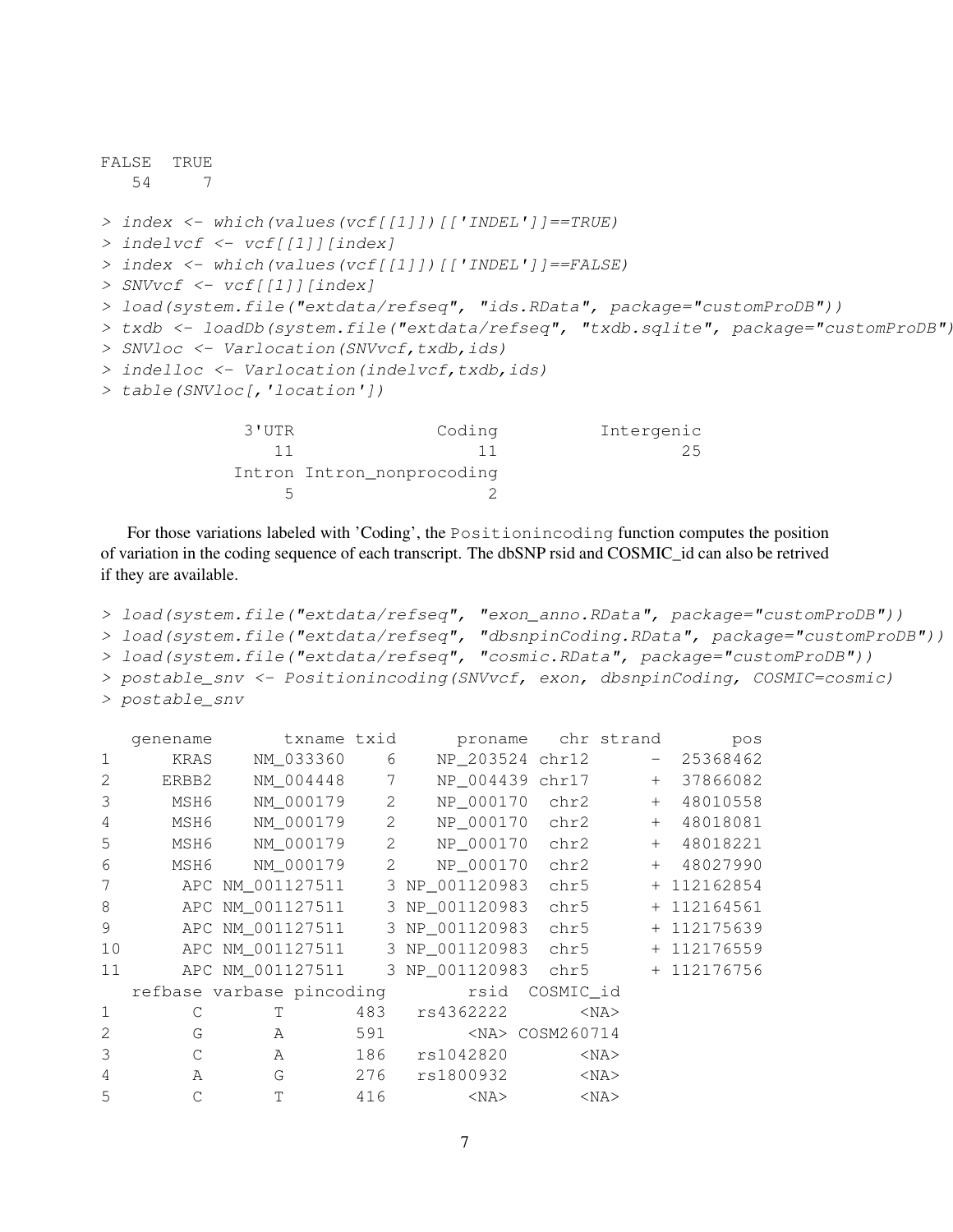| 6  | G |           | 2868 |                  | <na> COSM172960</na> |
|----|---|-----------|------|------------------|----------------------|
|    |   | $\subset$ | 1404 | rs2229992        | $<$ NA $>$           |
| 8  | G | А         | 1581 | rs351771         | $<$ NA $>$           |
| -9 |   | T.        |      | 4294 rs121913332 | COSM19149            |
| 10 |   | G         | 5214 | rs866006         | $<$ NA $>$           |
| 11 |   | А         | 5411 | rs459552         | $<$ NA $>$           |

```
> postable_indel <- Positionincoding(indelvcf, exon)
> postable_indel
```
genename txname txid proname chr strand pos 1 APC NM\_001127511 3 NP\_001120983 chr5 + 112154737 2 APC NM\_001127511 3 NP\_001120983 chr5 + 112175897 refbase varbase pincoding 1 CT C 954 2 GAA GA 4552

### <span id="page-7-0"></span>3.2.1 SNVs

Variations can be divided into SNVs and INDELs. There are different consequences for SNVs. By taking outputs of function Positionincoding, function aaVariation is used to predict the consequences of the SNVs in a protein sequence, i.e. synonymous or non-synonymous.

The non-synonymous variations are labeled as either AposB (A is the reference codon and B is the var-iation codon, e.g., E13V) or nonsense.

```
> load(system.file("extdata/refseq", "procodingseq.RData", package="customProDB"))
> txlist <- unique(postable_snv[, 'txid'])
> codingseq <- procodingseq[procodingseq[, 'tx_id'] %in% txlist,]
> mtab <- aaVariation (postable_snv, codingseq)
> mtab
```

|              |                      |              | txid genename |               | txname                        |  | proname   |                           |            | chr strand |             |          | pos |
|--------------|----------------------|--------------|---------------|---------------|-------------------------------|--|-----------|---------------------------|------------|------------|-------------|----------|-----|
| $\mathbf{1}$ | $\sum_{i=1}^{n} a_i$ |              | MSH6          |               | NM 000179                     |  | NP 000170 | chr2                      |            | $+$        |             | 48010558 |     |
| 2            | 2                    |              | MSH6          |               | NM 000179                     |  | NP_000170 | chr2                      |            | $+$        |             | 48018081 |     |
| 3            | $\mathcal{L}$        |              | MSH6          |               | NM 000179                     |  | NP_000170 | chr2                      |            | $+$        |             | 48018221 |     |
| 4            | 2                    |              | MSH6          |               | NM 000179                     |  | NP 000170 | chr2                      |            | $+$        |             | 48027990 |     |
| 5            | 3                    |              |               |               | APC NM 001127511 NP 001120983 |  |           | chr5                      |            |            | + 112162854 |          |     |
| 6            | 3                    |              |               |               | APC NM_001127511 NP_001120983 |  |           | chr5                      |            |            | + 112164561 |          |     |
| 7            | 3                    |              |               |               | APC NM 001127511 NP 001120983 |  |           | chr5                      |            |            | + 112175639 |          |     |
| 8            | 3                    |              |               |               | APC NM 001127511 NP 001120983 |  |           | chr5                      |            |            | + 112176559 |          |     |
| 9            | 3                    |              |               |               | APC NM 001127511 NP 001120983 |  |           | chr5                      |            |            | + 112176756 |          |     |
| 10           | 6                    |              | KRAS          |               | NM 033360 NP 203524 chr12     |  |           |                           |            |            | $-25368462$ |          |     |
| 11           | 7                    |              | ERBB2         |               | NM 004448                     |  |           | NP 004439 chr17           |            | $+$        |             | 37866082 |     |
|              |                      |              |               |               | refbase varbase pincoding     |  | rsid      | COSMIC_id refcode varcode |            |            |             |          |     |
| 1            |                      | С            |               | $\mathcal{A}$ | 186                           |  | rs1042820 |                           | $<$ NA $>$ |            | CGC         |          | CGA |
| 2            |                      | $\mathbb{A}$ |               | G             | 276                           |  | rs1800932 |                           | $<$ NA $>$ |            | <b>CCA</b>  |          | CCG |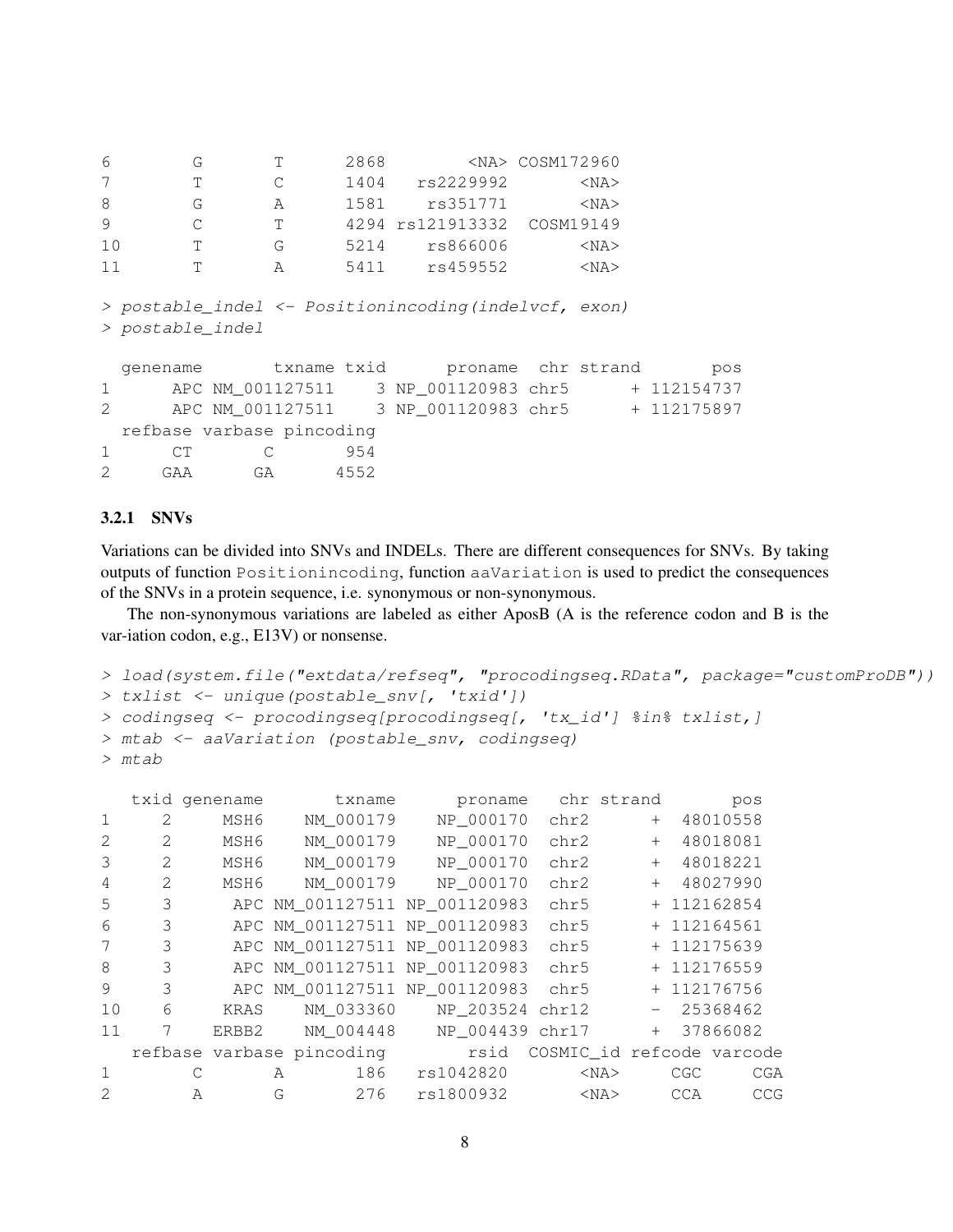| 3  | $\mathcal{C}$                | Τ           | 416  | $<$ NA $>$       | $<$ NA $>$           | ACA                              | ATA |
|----|------------------------------|-------------|------|------------------|----------------------|----------------------------------|-----|
| 4  | G                            | T           | 2868 |                  | <na> COSM172960</na> | GAG                              | GAT |
| 5  | $\mathbb T$<br>$\mathcal{C}$ |             | 1404 | rs2229992        | $<$ NA $>$           | TAT                              | TAC |
| 6  | G<br>Α                       |             | 1581 | rs351771         | $<$ NA $>$           | GCG                              | GCA |
| 7  | $\mathcal{C}$                | T           |      | 4294 rs121913332 | COSM19149            | CGA                              | TGA |
| 8  | T<br>G                       |             | 5214 | rs866006         | $<$ NA $>$           | TCT                              | TCG |
| 9  | T<br>Α                       |             | 5411 | rs459552         | $<$ NA $>$           | GTC                              | GAC |
| 10 | T<br>$\mathsf{C}$            |             | 483  | rs4362222        | $<$ NA $>$           | AGG                              | AGA |
| 11 | G<br>A                       |             | 591  |                  | <na> COSM260714</na> | $\mathbb{C}\mathbb{C}\mathbb{G}$ | CCA |
|    | vartype aaref aapos aavar    |             |      |                  |                      |                                  |     |
| 1  | synonymous                   | R           | 62   | R                |                      |                                  |     |
| 2  | synonymous                   | $\mathbf P$ | 92   | $\mathbf P$      |                      |                                  |     |
| 3  | non-synonymous               | T           | 139  | $\mathbf I$      |                      |                                  |     |
| 4  | non-synonymous               | E           | 956  | D                |                      |                                  |     |
| 5  | synonymous                   | Υ           | 468  | Y                |                      |                                  |     |
| 6  | synonymous                   | А           | 527  | Α                |                      |                                  |     |
| 7  | non-synonymous               | R           | 1432 | $\star$          |                      |                                  |     |
| 8  | synonymous                   | S           | 1738 | $\mathbf S$      |                      |                                  |     |
| 9  | non-synonymous               | V           | 1804 | $\mathbb D$      |                      |                                  |     |
| 10 | synonymous                   | $R_{\rm}$   | 161  | $\mathbb{R}$     |                      |                                  |     |
| 11 | synonymous                   | $\mathbf P$ | 197  | $\mathbf{P}$     |                      |                                  |     |

Then OutputVarproseq function replace the reference amino acid with the variation, and output a FASTA file containing those variant proteins. There are several options for output, users could choose either put all the SNVs of a protein into the sequence or put one SNVs each time.

```
> outfile <- paste(tempdir(), '/test_snv.fasta', sep='')
> load(system.file("extdata/refseq", "proseq.RData", package="customProDB"))
> OutputVarproseq(mtab, proteinseq, outfile, ids)
```
## <span id="page-8-0"></span>3.2.2 INDELs

Short insertion/deletion may led to frame shift thus produce aberrant proteins. We provide a function OutputabrrentPro to generate a FASTA file containing such proteins.

```
> txlist_indel <- unique(postable_indel[, 'txid'])
> codingseq_indel <- procodingseq[procodingseq[, 'tx_id'] %in% txlist_indel, ]
> outfile <- paste(tempdir(), '/test_indel.fasta', sep='')
> Outputaberrant(postable_indel, coding=codingseq_indel, proteinseq=proteinseq,
+ outfile=outfile, ids=ids)
```
### <span id="page-8-1"></span>3.3 Splice junction analysis

One important application of RNA-Seq is the identification of previously unannotated structures, such as novel exons, alternative splicing and gene fusions. Bed2Range is used to input a BED file. Based on a BED file that contains splice junctions from RNA-Seq data, the function JunctionType classifies all the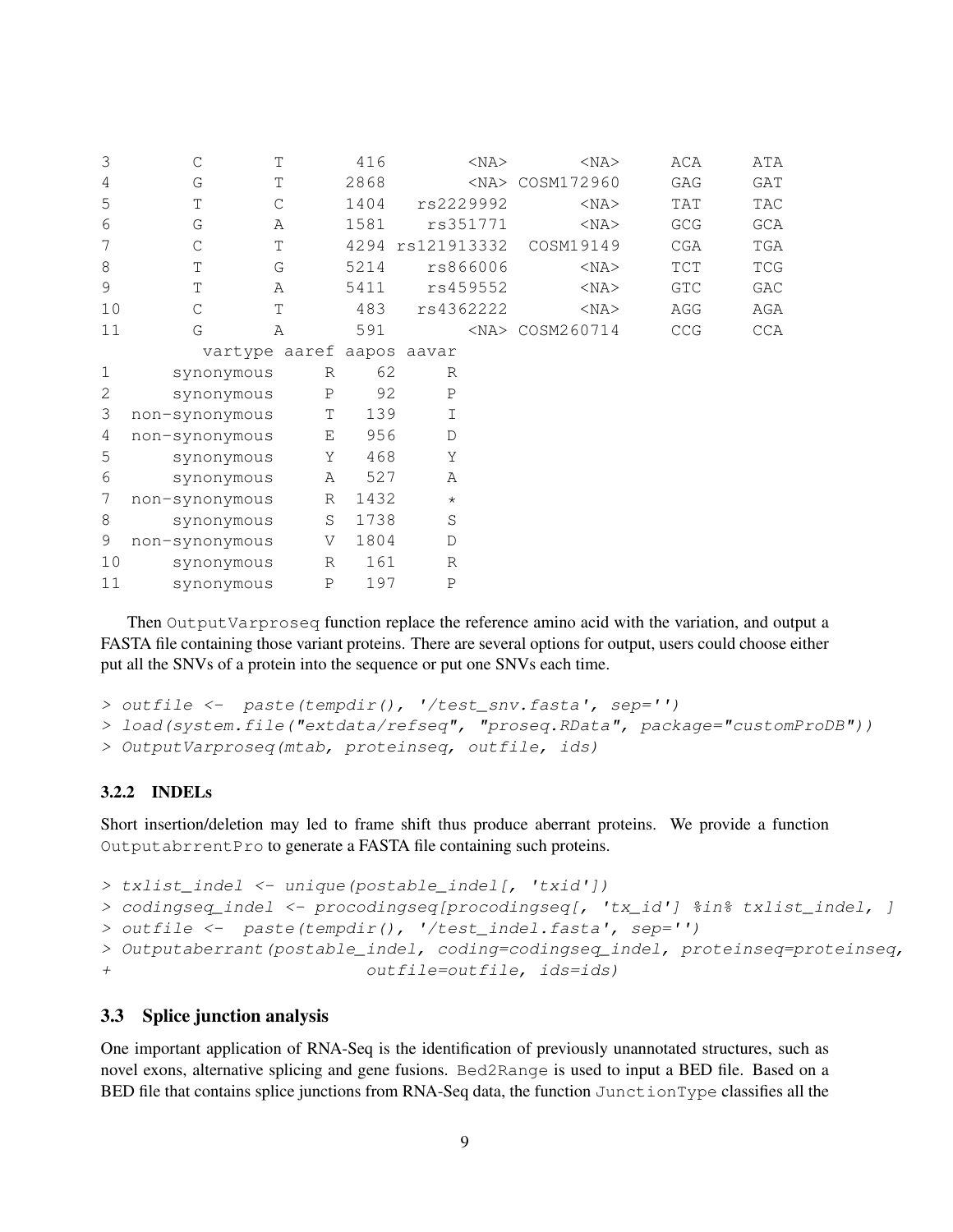junctions into six categories, Table [2.](#page-9-0) The category 'connect two known exon' is further divided into known junction, novel alternative splicing and gene fusion. Users need to set the parameter splice\_matrix to TRUE when preparing the annotation files if planning to do junction analysis in this section.

| Label                                                              | sub-label            |
|--------------------------------------------------------------------|----------------------|
| connect two known exon                                             | known junction       |
| connect two known exon                                             | alternative splicing |
| connect two known exon                                             | gene fusion          |
| connect one known exon and one region overlap with known exon      |                      |
| connect one known exon and one non-exon region                     |                      |
| connect two regions both overlaped with known exons                |                      |
| connect one region overlap with known exon and one non-exon region |                      |
| connect two non-exon region                                        |                      |

<span id="page-9-0"></span>Table 2: Junction Type

A complete BED file is required for this function. The output of function JunctionType provides more detailed information of the junction, such as transcript source et al.

```
> bedfile <- system.file("extdata/beds", "junctions1.bed", package="customProDB")
> jun <- Bed2Range(bedfile,skip=1,covfilter=5)
> jun
```
GRanges object with 56 ranges and 8 metadata columns:

|        | seqnames    |                                                                                                                         |              | ranges strand |          |          | id                                                        |          | COV     |
|--------|-------------|-------------------------------------------------------------------------------------------------------------------------|--------------|---------------|----------|----------|-----------------------------------------------------------|----------|---------|
|        | <rle></rle> |                                                                                                                         | $<$ IRanges> |               |          |          | <rle>   <character> <integer></integer></character></rle> |          |         |
| $[1]$  |             | chr1 32479978-32495899                                                                                                  |              | $+$           |          |          | JUNC00002865                                              |          | 8       |
| [2]    |             | chr1 32496023-32497125                                                                                                  |              | $+$           |          |          | JUNC00002866                                              |          | 13      |
| $[3]$  |             | chr1 32497241-32498789                                                                                                  |              | $+$           |          |          | JUNC00002868                                              |          | 20      |
| [4]    |             | chr1 32498935-32502511                                                                                                  |              | $+$           |          |          | JUNC00002869                                              |          | 29      |
| $[5]$  |             | chr1 32502644-32503436                                                                                                  |              | $+$           |          |          | JUNC00002871                                              |          | 48      |
| .      |             |                                                                                                                         |              |               |          |          |                                                           |          |         |
| $[52]$ | chr17       | 7578554-7579312                                                                                                         |              |               | $ \vert$ |          | JUNC00041584                                              |          | 19      |
| $[53]$ | chr17       | 7579590-7579700                                                                                                         |              | $ \vert$      |          |          | JUNC00041585                                              |          | 35      |
| $[54]$ | chr17       | 7579721-7579839                                                                                                         |              | $-$ 1         |          |          | JUNC00041586                                              |          | 25      |
| $[55]$ | chr17       | 7579940-7590695                                                                                                         |              | $-$           |          |          | JUNC00041587                                              |          | 29      |
| $[56]$ | chr17       | 7591879-7591966                                                                                                         |              | $+$           |          |          | JUNC00041588                                              |          | 6       |
|        |             | part1_len part2_len part1_sta part1_end part2_sta part2_end                                                             |              |               |          |          |                                                           |          |         |
|        |             | <numeric> <numeric> <numeric> <numeric> <numeric> <numeric></numeric></numeric></numeric></numeric></numeric></numeric> |              |               |          |          |                                                           |          |         |
| $[1]$  | 69          | 44                                                                                                                      | 32479910     | 32479978      |          |          | 32495899                                                  | 32495942 |         |
| [2]    | 73          | 72                                                                                                                      | 32495951     |               |          | 32496023 | 32497125                                                  | 32497196 |         |
| $[3]$  | 66          | 66                                                                                                                      | 32497176     |               |          | 32497241 | 32498789                                                  | 32498854 |         |
| [4]    | 68          | 74                                                                                                                      | 32498868     |               |          | 32498935 | 32502511                                                  | 32502584 |         |
| $[5]$  | 73          | 72                                                                                                                      | 32502572     |               |          | 32502644 | 32503436                                                  | 32503507 |         |
|        |             | $\cdots$                                                                                                                |              |               |          |          |                                                           |          |         |
| [52]   | 74          | 58                                                                                                                      |              | 7578481       |          | 7578554  | 7579312                                                   |          | 7579369 |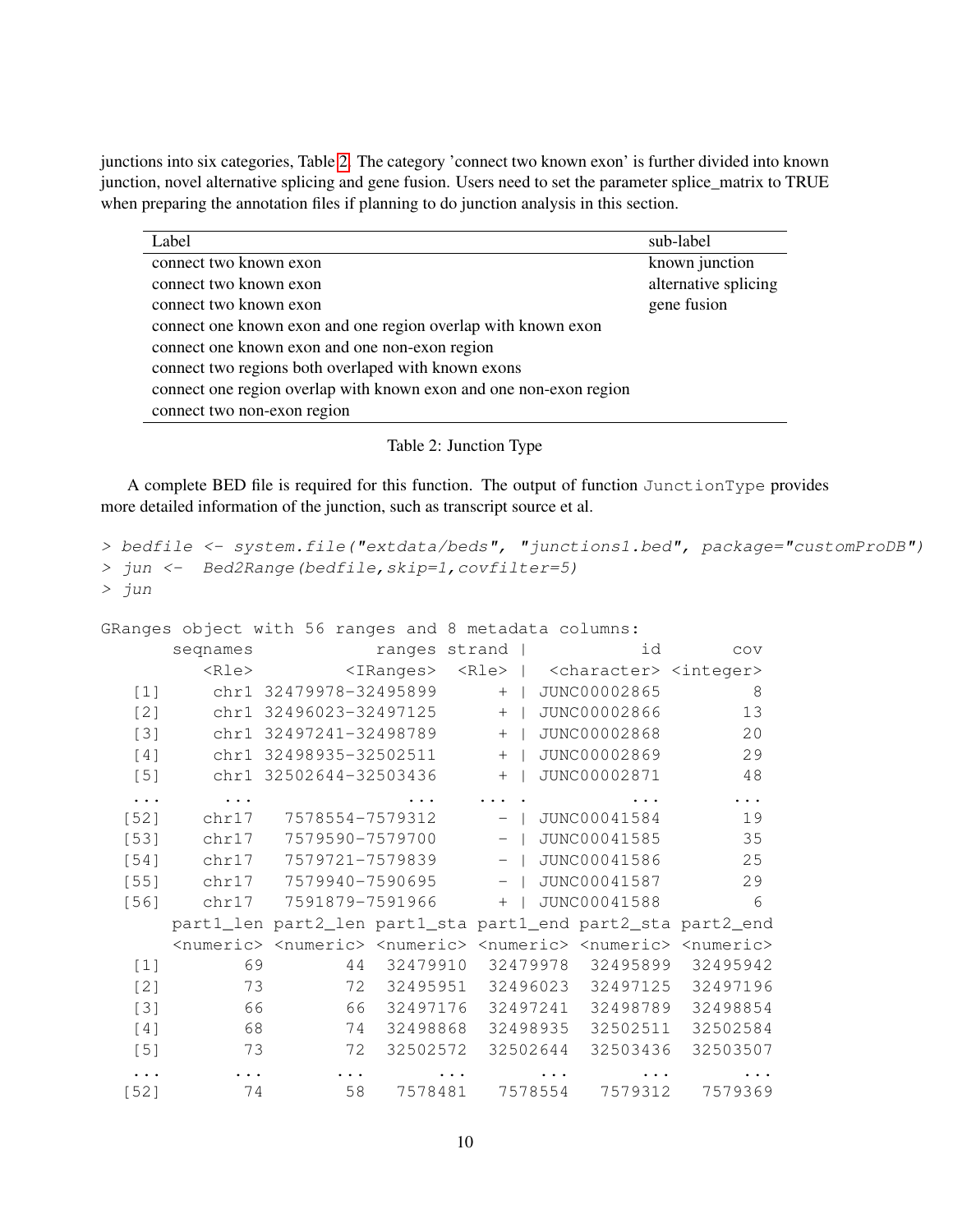| [56] | 54  | 62. | 7591826 | 7591879 | 7591966 | 7592027 |
|------|-----|-----|---------|---------|---------|---------|
| [55] | 66  | 67  | 7579875 | 7579940 | 7590695 | 7590761 |
| [54] | 22. | 56. | 7579700 | 7579721 | 7579839 | 7579894 |
| [53] | 75  | 25. | 7579516 | 7579590 | 7579700 | 7579724 |

seqinfo: 6 sequences from an unspecified genome; no seqlengths

```
> load(system.file("extdata/refseq", "splicemax.RData", package="customProDB"))
```
> load(system.file("extdata/refseq", "ids.RData", package="customProDB"))

- > junction\_type <- JunctionType(jun, splicemax, txdb, ids)
- > junction\_type[10:19,]

|    | seqnames   | start                                                       |                                         | end width strand |                 |                                     | id cov                             |
|----|------------|-------------------------------------------------------------|-----------------------------------------|------------------|-----------------|-------------------------------------|------------------------------------|
| 10 | chr2       | 48032846 48033343                                           |                                         | 498              |                 | + JUNC00057364                      | 12                                 |
| 11 |            | chr2 48033497 48033591                                      |                                         | 95               |                 | + JUNC00057365                      | 10                                 |
| 12 | chr2       | 48035386 48035468                                           |                                         | 83               |                 | - JUNC00057367                      | $\overline{9}$                     |
| 13 |            | chr5 112200429 112203101 2673                               |                                         |                  |                 | + JUNC00080007                      | 23                                 |
| 14 |            | chr7 140706335 140710219 3885                               |                                         |                  |                 | - JUNC00096159                      | 15                                 |
| 15 | chr9       |                                                             | 86584295 86585077                       | 783              |                 | - JUNC00101237                      | 14                                 |
| 16 |            | chr9 86585246 86585652                                      |                                         | 407              |                 | - JUNC00101239 171                  |                                    |
| 17 | chr9       | 86585734                                                    | 86585812                                | 79               |                 | $-$ JUNC00101240                    | 80                                 |
| 18 |            | chr9 86585827 86586188                                      |                                         | 362              |                 | - JUNC00101241 121                  |                                    |
| 19 | chr17      | 37856564                                                    | 37863243                                | 6680             |                 | + JUNC00043382                      | 57                                 |
|    |            | part1_len part2_len part1_sta part1_end part2_sta part2_end |                                         |                  |                 |                                     |                                    |
| 10 | 65         |                                                             | 28 48032782 48032846 48033343 48033370  |                  |                 |                                     |                                    |
| 11 | 43         |                                                             | 64 48033455 48033497 48033591 48033654  |                  |                 |                                     |                                    |
| 12 | 75         | 53                                                          |                                         |                  |                 | 48035312 48035386 48035468 48035520 |                                    |
| 13 | 74         | 67                                                          | 112200356 112200429 112203101 112203167 |                  |                 |                                     |                                    |
| 14 | 53         | 66                                                          | 140706283 140706335 140710219 140710284 |                  |                 |                                     |                                    |
| 15 | 60         | 72                                                          |                                         |                  |                 | 86584236 86584295 86585077 86585148 |                                    |
| 16 | 69         | 73                                                          | 86585178 86585246 86585652 86585724     |                  |                 |                                     |                                    |
| 17 | 68         | 16                                                          |                                         |                  |                 | 86585667 86585734 86585812 86585827 |                                    |
| 18 | 16         |                                                             | 75 86585812 86585827 86586188 86586262  |                  |                 |                                     |                                    |
| 19 | 74         |                                                             | 37856491 37856564<br>74                 |                  |                 | 37863243 37863316                   |                                    |
|    |            | part1_type                                                  |                                         |                  |                 | part2_type part1_exon               |                                    |
|    |            | 10 known exon (same end) known exon (same start)            |                                         |                  |                 |                                     | 18                                 |
|    |            | 11 known exon (same end) known exon (same start)            |                                         |                  |                 |                                     | 19                                 |
| 12 |            | non-exon region mon-exon region                             |                                         |                  |                 |                                     | $\rm NA$                           |
| 13 |            | non-exon region                                             |                                         | non-exon region  |                 |                                     | NA                                 |
| 14 |            | non-exon region                                             |                                         | non-exon region  |                 |                                     | NA                                 |
| 15 |            | non-exon region                                             |                                         | non-exon region  |                 |                                     | ΝA                                 |
| 16 |            | non-exon region                                             |                                         | non-exon region  |                 |                                     | $\rm NA$                           |
| 17 |            | non-exon region mon-exon region                             |                                         |                  |                 |                                     | $\rm NA$                           |
| 18 |            | non-exon region                                             |                                         |                  | non-exon region |                                     | ΝA                                 |
| 19 |            | known exon (same end) known exon (same start)               |                                         |                  |                 |                                     | 61                                 |
|    | part2 exon |                                                             |                                         |                  |                 |                                     | jun_type tx_id_part1 tx_name_part1 |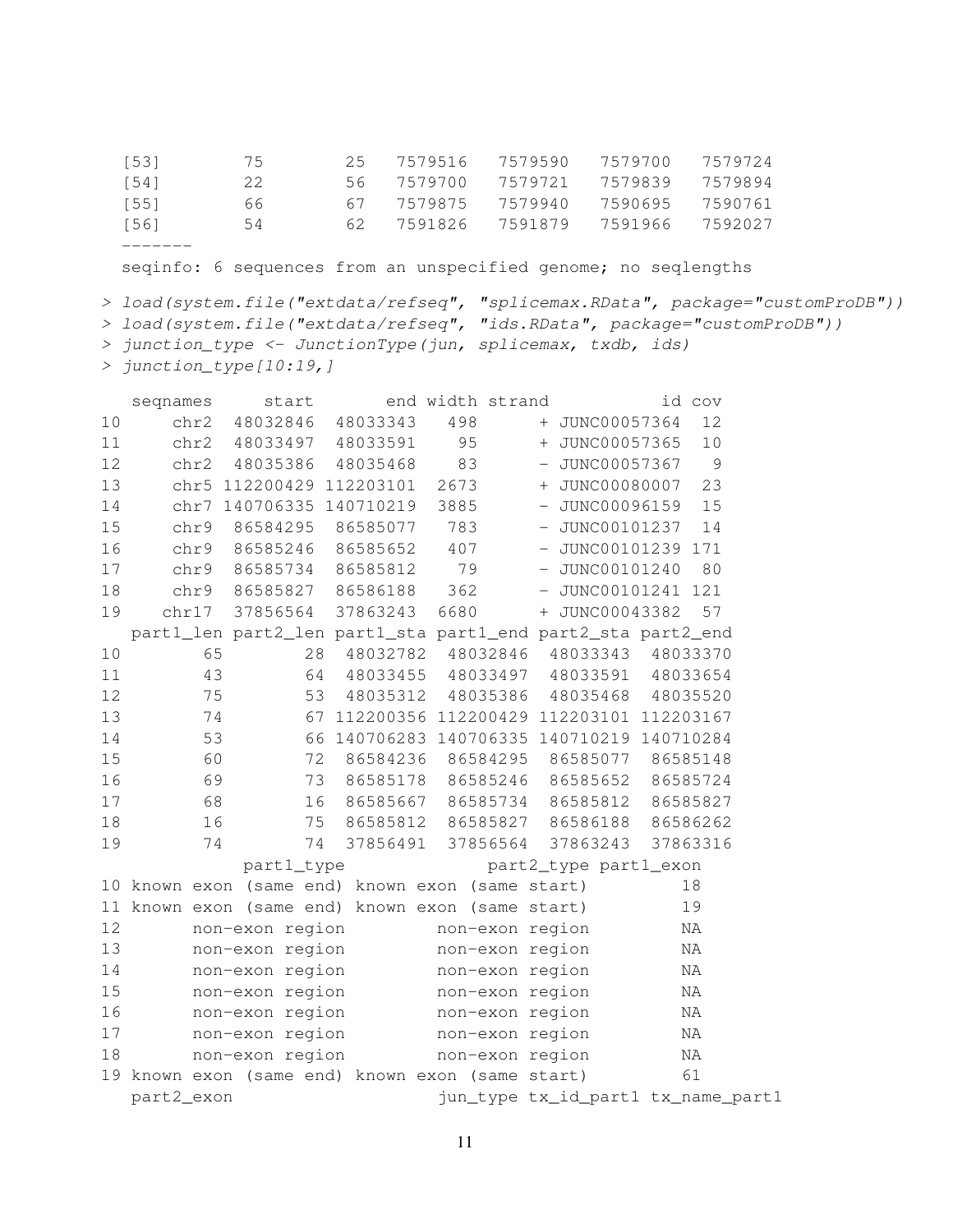| 10 | 19                                                    |            | known junction                 | 2          | NM_000179  |
|----|-------------------------------------------------------|------------|--------------------------------|------------|------------|
| 11 | 20                                                    |            | known junction                 | 2          | NM_000179  |
| 12 |                                                       |            | NA connect two non-exon region | $<$ NA $>$ | $<$ NA $>$ |
| 13 |                                                       |            | NA connect two non-exon region | $<$ NA $>$ | $<$ NA $>$ |
| 14 |                                                       |            | NA connect two non-exon region | $<$ NA $>$ | $<$ NA $>$ |
| 15 |                                                       |            | NA connect two non-exon region | $<$ NA $>$ | $<$ NA $>$ |
| 16 |                                                       |            | NA connect two non-exon region | $<$ NA $>$ | $<$ NA $>$ |
| 17 |                                                       |            | NA connect two non-exon region | $<$ NA $>$ | $<$ NA $>$ |
| 18 |                                                       |            | NA connect two non-exon region | $<$ NA $>$ | $<$ NA $>$ |
| 19 | 62                                                    |            | known junction                 | 7          | NM_004448  |
|    | ge_name_part1 tx_id_part2 tx_name_part2 ge_name_part2 |            |                                |            |            |
| 10 | MSH6                                                  | 2          | NM_000179                      | MSH6       |            |
| 11 | MSH6                                                  | 2          | NM_000179                      | MSH6       |            |
| 12 | $<$ NA $>$                                            | $<$ NA $>$ | $<$ NA $>$                     | $<$ NA $>$ |            |
| 13 | $<$ NA $>$                                            | $<$ NA $>$ | $<$ NA $>$                     | $<$ NA $>$ |            |
| 14 | $<$ NA $>$                                            | $<$ NA $>$ | $<$ NA $>$                     | $<$ NA $>$ |            |
| 15 | $<$ NA $>$                                            | $<$ NA $>$ | $<$ NA $>$                     | $<$ NA $>$ |            |
| 16 | $<$ NA $>$                                            | $<$ NA $>$ | $<$ NA $>$                     | $<$ NA $>$ |            |
| 17 | $<$ NA $>$                                            | $<$ NA $>$ | $<$ NA $>$                     | $<$ NA $>$ |            |
| 18 | $<$ NA $>$                                            | $<$ NA $>$ | $<$ NA $>$                     | $<$ NA $>$ |            |
| 19 | ERBB2                                                 | 7          | NM_004448                      | ERBB2      |            |
|    |                                                       |            |                                |            |            |

```
> table(junction_type[, 'jun_type'])
```

```
connect a known exon and a region overlap with known exon
                                                          1
                               connect two non-exon region
                                                          9
                                            known junction
                                                         46
```
Except for 'known junction', all others are treated as putative novel junctions. Then all putative novel junctions are three-frame translated into peptides using the function OutputNovelJun. The reference genome sequence is required when using this function.

```
> outf_junc <- paste(tempdir(), '/test_junc.fasta',sep='')
> library('BSgenome.Hsapiens.UCSC.hg19')
> OutputNovelJun <- OutputNovelJun(junction_type, Hsapiens, outf_junc,
+ proteinseq)
```
# <span id="page-11-0"></span>4 Building database from multiple samples

We provide two functions to help generate a consensus database from multiple samples, especially for a group of similar samples. Even though deep sequencing reveals large scales of heterogeneity, concensus protein database consisting of the commonly expressed proteins and SNVs from a group of samples with similar genetic background will help identify subtype specific proteins.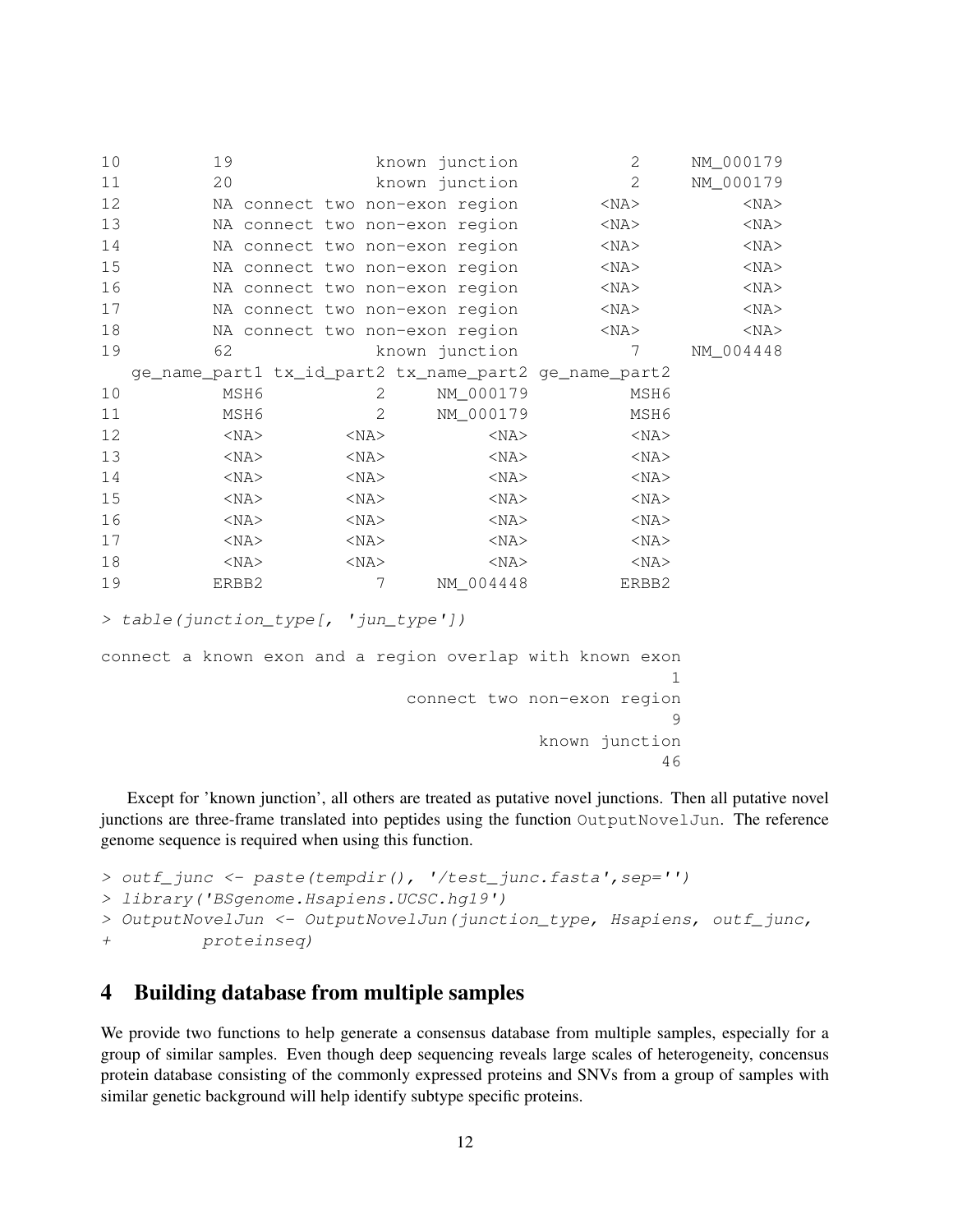### <span id="page-12-0"></span>4.1 Filtering based on transcript expression in multiple samples

The function Output sharedPro outputs proteins with expression level above the cutoff in multiple samples. Unlike Outputproseq that uses vector as input, the function Outputsharedpro uses expression matrix as input. Users need to specify both the value of sample number and the RPKM cutoff when calling this function. Users could generate RPKM matrix from multiple BAM files as follows, or use RPKM matrix generated by other programs.

```
> path <- system.file("extdata/bams", package="customProDB")
> bamFile<- paste(path, '/', list.files(path,pattern="*bam$"), sep='')
> rpkms <- sapply(bamFile, function(x)
+ calculateRPKM(x, exon, proteincodingonly=TRUE, ids))
> #colnames(rpkms) <- c('1', '2', '3')
> #rpkms
> outfile <- paste(tempdir(), '/test_rpkm_share.fasta', sep='')
> pro <- OutputsharedPro(rpkms, cutoff=1, share_sample=2, proteinseq,
+ outfile, ids)
```
#### <span id="page-12-1"></span>4.2 Variations occured in multiple samples

The function Multiple\_VCF outputs variations occured in more than k samples, with the k specified by a user input parameter. When recurrent variations are identified, the following analysis is the same as shown in the 'Variation annotation' section.

```
> path <- system.file("extdata/vcfs", package="customProDB")
> vcfFiles<- paste(path, '/', list.files(path, pattern="*vcf$"), sep='')
> vcfs <- lapply(vcfFiles, function(x) InputVcf(x))
> shared <- Multiple_VCF(vcfs, share_num=2)
> shared
```
GRanges object with 62 ranges and 3 metadata columns:

|         | ranges strand |                                                                     | seqnames    |                           |
|---------|---------------|---------------------------------------------------------------------|-------------|---------------------------|
|         | <rle></rle>   | $<$ IRanges>                                                        | $<$ Rle $>$ |                           |
|         | $\star$       | 32386425                                                            | chr1        | test.chr1:32386425_T/C    |
|         | $\star$       | 32507666                                                            | chr1        | test.chr1:32507666 G/T    |
|         | $\star$       | 32524459                                                            | chr1        | test.chr1:32524459 A/C    |
| $\star$ |               | 32622505                                                            | chr1        | test.chr1:32622505 G/A    |
|         | $\star$       | chr12 25357574-25357576                                             |             | test.chr12:25357574 CAA/C |
|         |               |                                                                     |             |                           |
| $\star$ |               | 86593314                                                            | chr9        | test.chr9:86593314_G/C    |
| $\star$ |               | 86595070                                                            | chr9        | test.chr9:86595070_C/T    |
|         | $\star$       | 86595498                                                            | chr9        | test.chr9:86595498 G/A    |
|         | $\star$       | 112154737                                                           | chr5        | test.chr5:112154737 T/A   |
|         | $\star$       | 112175897                                                           | chr5        | test.chr5:112175897 G/T   |
|         | INDEL         | ALT                                                                 | <b>REF</b>  |                           |
|         |               | <character> <character> <logical></logical></character></character> |             |                           |
|         |               |                                                                     |             |                           |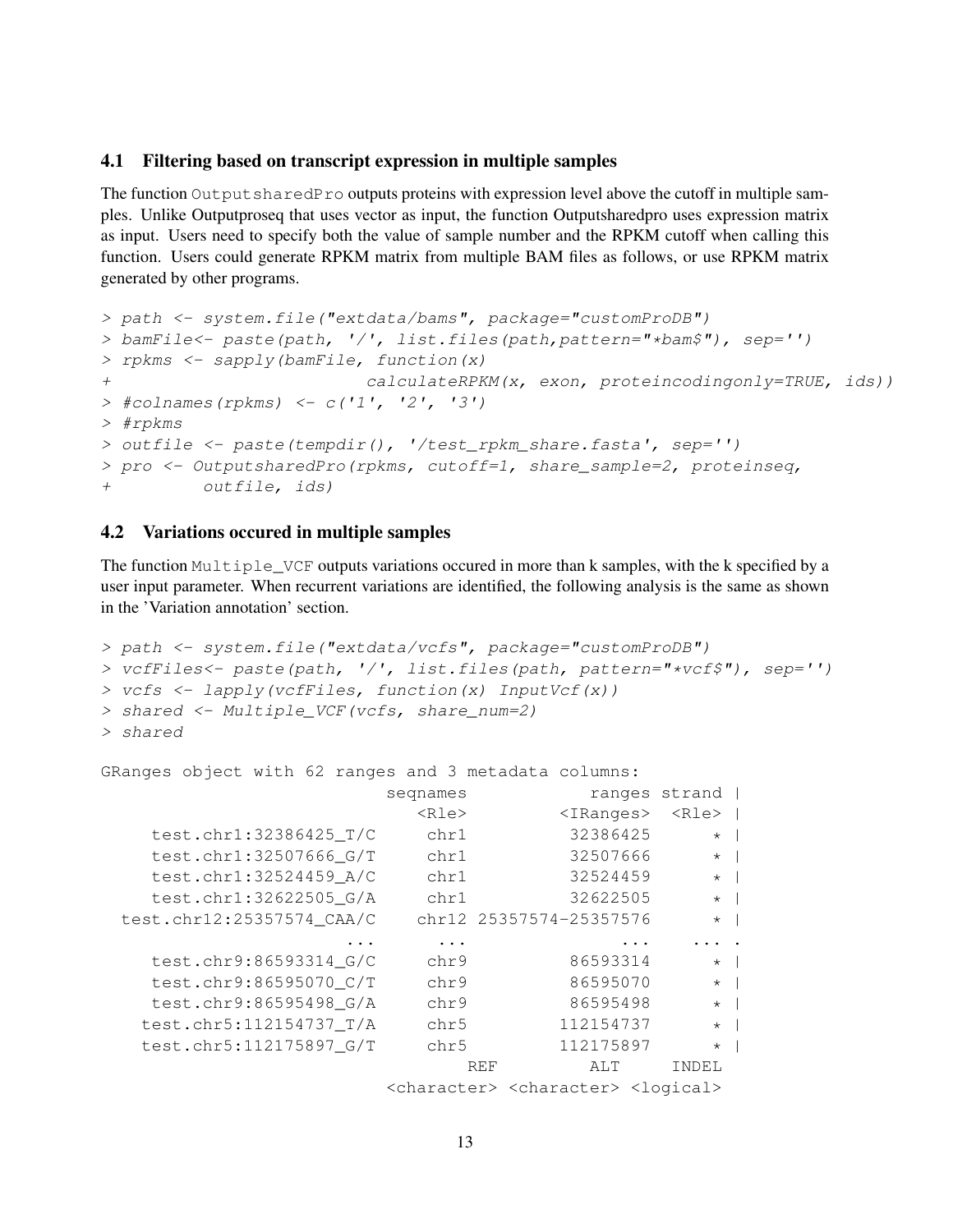| test.chr1:32386425_T/C                                               |     |   | FALSE |
|----------------------------------------------------------------------|-----|---|-------|
| test.chr1:32507666_G/T                                               | G   | T | FALSE |
| test.chr1:32524459 A/C                                               | A   | С | FALSE |
| test.chr1:32622505 G/A                                               | G   | A | FALSE |
| test.chr12:25357574 CAA/C                                            | CAA |   | TRUE  |
|                                                                      |     |   | .     |
| test.chr9:86593314_G/C                                               | G   |   | FALSE |
| test.chr9:86595070 C/T                                               | С   | т | FALSE |
| test.chr9:86595498 G/A                                               | G   | A | FALSE |
| test.chr5:112154737_T/A                                              | T   | A | FALSE |
| test.chr5:112175897_G/T                                              | G   | T | FALSE |
|                                                                      |     |   |       |
| sequences from an unspecified genome; no seqlengths<br>7<br>seginfo: |     |   |       |

#### <span id="page-13-0"></span>4.3 Junctions occured in multiple samples

The function SharedJunc outputs splice junctions occured in more than k samples, with the k specified by a user input parameter. When recurrent junctions are ready, the following analysis is the same as shown in the 'Splice junction analysis' section.

```
> path <- system.file("extdata/beds", package="customProDB")
```

```
> bedFiles<- paste(path, '/', list.files(path, pattern="*bed$"), sep='')
```

```
> juncs <- lapply(bedFiles, function(x) Bed2Range(x, skip=1, covfilter=5))
```

```
> sharedjun <- SharedJunc(juncs, share_num=2, ext_up=100, ext_down=100)
```

```
> sharedjun
```
GRanges object with 55 ranges and 8 metadata columns:

|            | seqnames    |                                                                                                                         |              | ranges strand            |          | id       | COV                                         |   |
|------------|-------------|-------------------------------------------------------------------------------------------------------------------------|--------------|--------------------------|----------|----------|---------------------------------------------|---|
|            | $<$ Rle $>$ |                                                                                                                         | $<$ IRanges> | $\langle$ Rle>           |          |          | <character> <numeric></numeric></character> |   |
| $[1]$      |             | chr1 32479978-32495899                                                                                                  |              | $+$                      |          | JUNC1    | 8                                           |   |
| [2]        |             | chr1 32496023-32497125                                                                                                  |              | $+$                      |          | JUNC2    | 13                                          |   |
| $[3]$      |             | chr1 32497241-32498789                                                                                                  |              | $+$                      |          | JUNC3    | 20                                          |   |
| [4]        |             | chr1 32498935-32502511                                                                                                  |              | $+$                      |          | JUNC4    | 29                                          |   |
| $[5]$      |             | chr1 32502644-32503436                                                                                                  |              | $+$                      |          | JUNC5    | 48                                          |   |
| $\ddots$ . |             |                                                                                                                         |              |                          |          |          |                                             |   |
| $[51]$     | chr17       | 7578554-7579312                                                                                                         |              | $\overline{\phantom{0}}$ |          | JUNC51   | 19                                          |   |
| $[52]$     | chr17       | 7579590-7579700                                                                                                         |              | $ \vert$                 |          | JUNC52   | 35                                          |   |
| [53]       | chr17       | 7579721-7579839                                                                                                         |              | $ \vert$                 |          | JUNC53   | 25                                          |   |
| $[54]$     | chr17       | 7579940-7590695                                                                                                         |              | $-$ 1                    |          | JUNC54   | 29                                          |   |
| $[55]$     | chr17       | 7591879-7591966                                                                                                         |              | $+$                      |          | JUNC55   |                                             | 6 |
|            |             | part1_len part2_len part1_sta part1_end part2_sta part2_end                                                             |              |                          |          |          |                                             |   |
|            |             | <numeric> <numeric> <numeric> <integer> <integer> <numeric></numeric></integer></integer></numeric></numeric></numeric> |              |                          |          |          |                                             |   |
| $[1]$      | 69          | 44                                                                                                                      | 32479910     |                          | 32479978 | 32495899 | 32495944                                    |   |
| [2]        | 73          | 72                                                                                                                      | 32495951     |                          | 32496023 | 32497125 | 32497198                                    |   |
| $[3]$      | 66          |                                                                                                                         | 66 32497176  |                          | 32497241 | 32498789 | 32498856                                    |   |
| [4]        | 68          | 74                                                                                                                      | 32498868     |                          | 32498935 | 32502511 | 32502586                                    |   |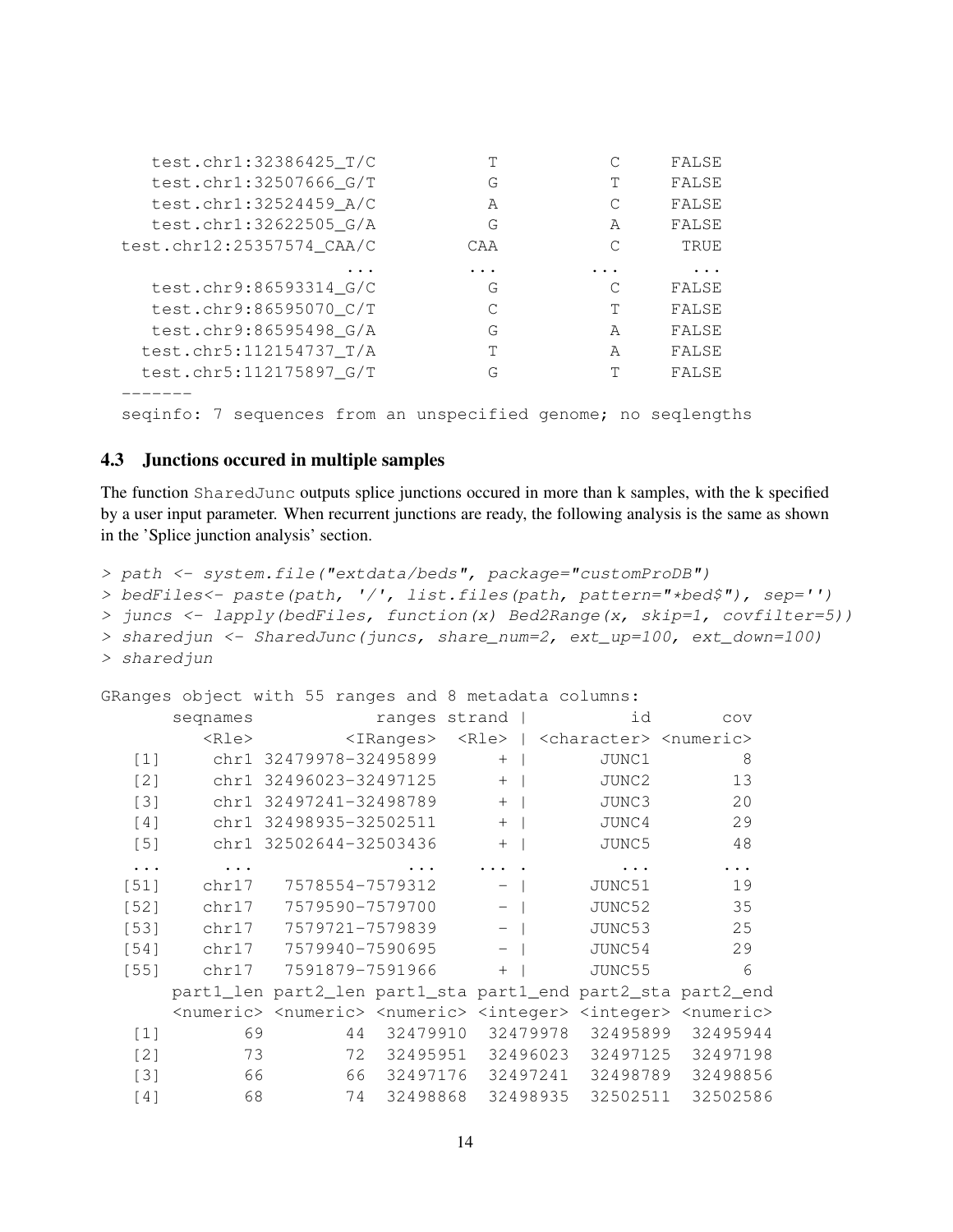| $[5]$     | 73                                                             | 72       | 32502572 | 32502644 | 32503436 | 32503509 |
|-----------|----------------------------------------------------------------|----------|----------|----------|----------|----------|
| $\ddotsc$ | $\cdots$                                                       | $\cdots$ | $\cdots$ | $\cdots$ | $\cdots$ | $\cdots$ |
| $[51]$    | 74                                                             | 58       | 7578481  | 7578554  | 7579312  | 7579371  |
| [52]      | 75                                                             | 25       | 7579516  | 7579590  | 7579700  | 7579726  |
| [53]      | 22                                                             | 56       | 7579700  | 7579721  | 7579839  | 7579896  |
| $[54]$    | 66                                                             | 67       | 7579875  | 7579940  | 7590695  | 7590763  |
| $[55]$    | 54                                                             | 62       | 7591826  | 7591879  | 7591966  | 7592029  |
|           |                                                                |          |          |          |          |          |
|           | seginfo: 6 sequences from an unspecified genome; no seglengths |          |          |          |          |          |

# <span id="page-14-0"></span>5 Two integrated functions

We provide two integrated functions for the one-step generation of customized databases. easyrun generates a customized database from single sample.

```
> bamFile <- system.file("extdata/bams", "test1_sort.bam",
+ package="customProDB")
> vcffile <- system.file("extdata/vcfs", "test1.vcf", package="customProDB")
> bedfile <- system.file("extdata", "junctions.bed", package="customProDB")
> annotation_path <- system.file("extdata/refseq", package="customProDB")
> outfile_path <- tempdir()
> outfile_name='test'
> easyRun(bamFile, RPKM=NULL, vcffile, annotation_path, outfile_path,
+ outfile_name, rpkm_cutoff=1, INDEL=TRUE, lablersid=TRUE, COSMIC=TRUE,
+ nov_junction=FALSE)
```
easyrun\_mul generates a consensus database from multiple samples.

```
> bampath <- system.file("extdata/bams", package="customProDB")
> vcfFile_path <- system.file("extdata/vcfs", package="customProDB")
> annotation_path <- system.file("extdata/refseq", package="customProDB")
> outfile_path <- tempdir()
> outfile_name <- 'mult'
> easyRun_mul(bampath, RPKM_mtx=NULL, vcfFile_path, annotation_path, rpkm_cutoff=1,
+ share_num=2, var_shar_num=2, outfile_path, outfile_name, INDEL=TRUE,
+ lablersid=TRUE, COSMIC=TRUE, nov_junction=FALSE)
```
# <span id="page-14-1"></span>6 FASTA file format

The primary outputs of this package are FASTA files. Related information, such as gene symbol, gene description, variation position, change status, and corresponding dbSNP ID (if required and available), are included in the sequence header for interpretation of the search result. There are four types of headers in the FASTA file.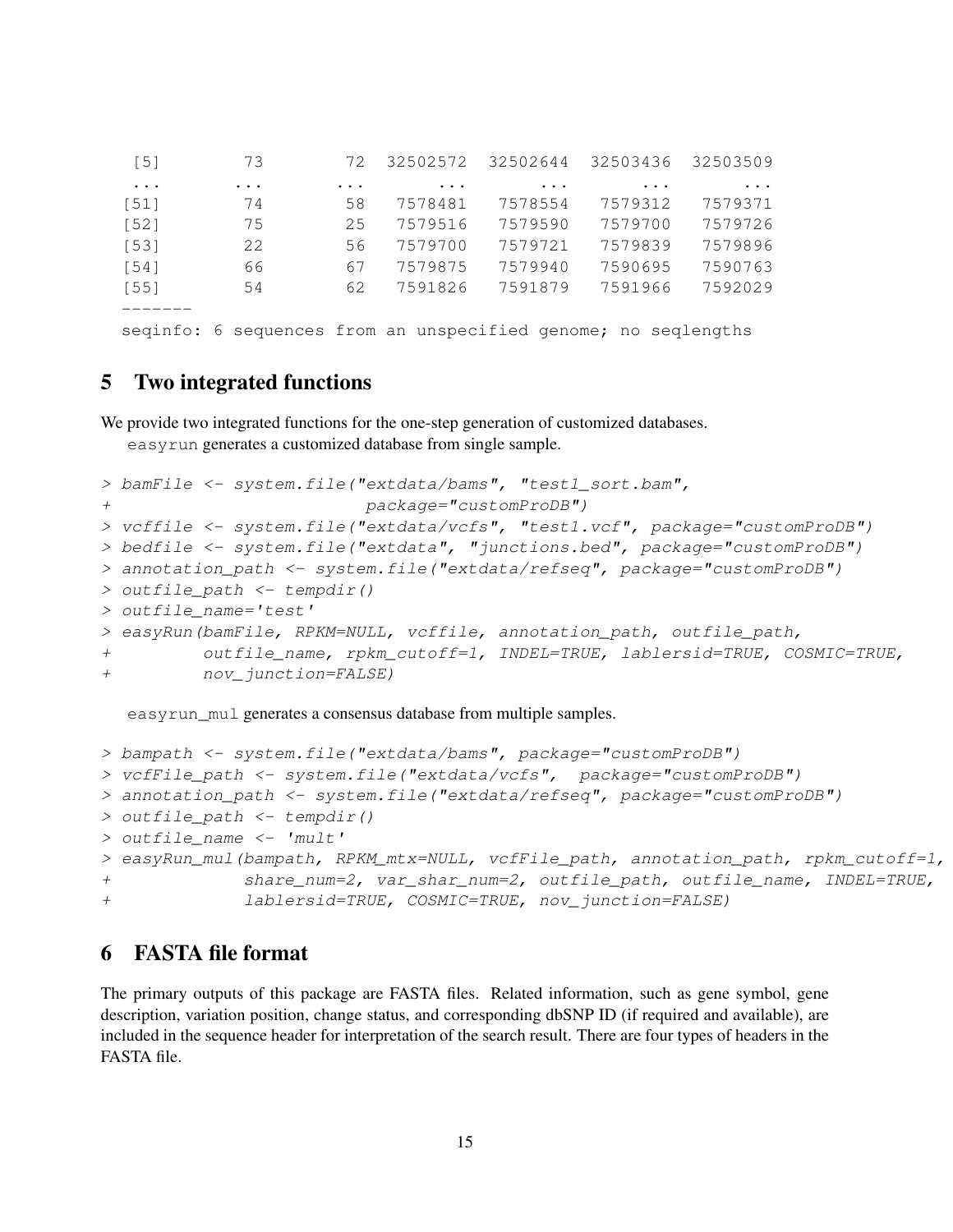### <span id="page-15-0"></span>6.1 Normal proteins passing the expression cutoff

The header starts with RefSeq protein id, followed by RPKM/FPKM value in each sample (separated by ';') and the average RPKM/FPKM , RefSeq transcript id, gene symbol and description.

> outfile\_path <- system.file("extdata/tmp", package="customProDB") > readLines(file(paste(outfile\_path, '/test\_rpkm.fasta', sep=''), 'rt'), 1)

[1] ">NP\_004439 |148172.2567|NM\_004448|ERBB2|receptor tyrosine-protein kinase erbB-2

## <span id="page-15-1"></span>6.2 Variant Proteins induced by SNVs

The variation information, including variation position, amino acid change status and corresponding dbSNP ID (if available), is added to the RefSeq protein id followed by '\_'. Different variations are separated by ','.

> readLines(file(paste(outfile\_path, '/test\_snv.fasta', sep=''), 'rt'), 1)

[1] ">NP\_000170\_T139I,E956D |15810.2686|NM\_000179|MSH6|DNA mismatch repair protein N

## <span id="page-15-2"></span>6.3 Aberrant proteins induced by INDELs

The INDEL information is added to protein id followed by '\_'. Here the INDELs position represents the position where this INDELs occurrs in a coding sequence, not the position in protein sequence, which is different from proteins whith SNVs.

> readLines(file(paste(outfile\_path, '/test\_indel.fasta', sep=''), 'rt'), 1)

[1] ">NP\_004439\_3508:CCC>C |148172.2567|NM\_004448|ERBB2|receptor tyrosine-protein ki

## <span id="page-15-3"></span>6.4 Novel junction peptides

The junction id, genomic position, coverage (For single sample, it's the reads coverage. For multiple samples, it's the sample coverage), ORF, the source of left/right part and the junction type are added to the ID line of the FASTA file.

> readLines(file(paste(outfile\_path, '/test\_junc.fasta', sep=''), 'rt'), 1)

[1] ">JUNC00041588|6|ORF1|Junpos:18-19|+|NA|NA|connect two non-exon region"

# <span id="page-15-4"></span>7 Session Information

R version 4.2.0 RC (2022-04-19 r82224) Platform: x86\_64-pc-linux-gnu (64-bit) Running under: Ubuntu 20.04.4 LTS Matrix products: default BLAS: /home/biocbuild/bbs-3.15-bioc/R/lib/libRblas.so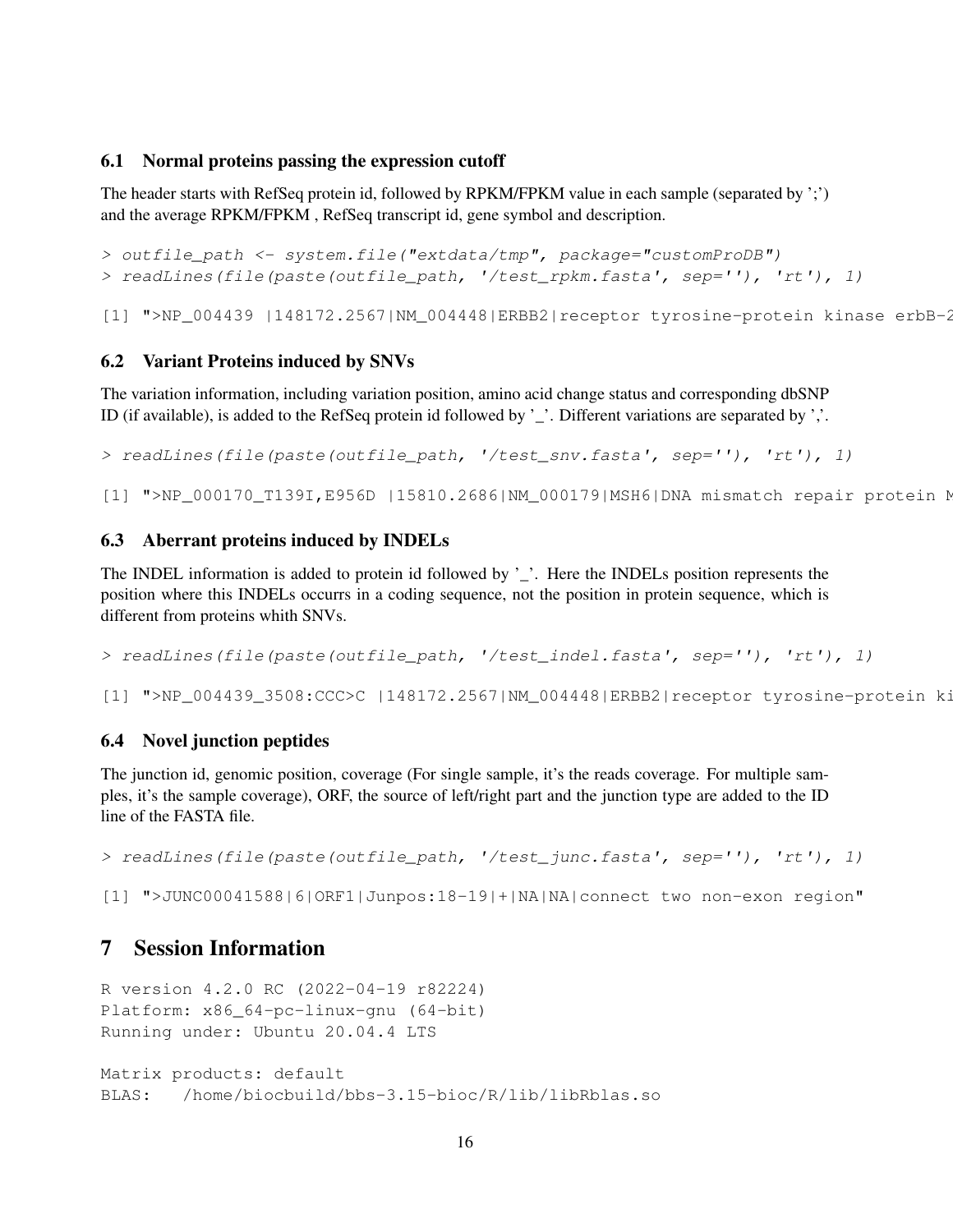```
LAPACK: /home/biocbuild/bbs-3.15-bioc/R/lib/libRlapack.so
locale:
[1] LC CTYPE=en_US.UTF-8 LC NUMERIC=C
[3] LC_TIME=en_GB LC_COLLATE=C
[5] LC_MONETARY=en_US.UTF-8 LC_MESSAGES=en_US.UTF-8
[7] LC_PAPER=en_US.UTF-8 LC_NAME=C
[9] LC_ADDRESS=C LC_TELEPHONE=C
[11] LC_MEASUREMENT=en_US.UTF-8 LC_IDENTIFICATION=C
attached base packages:
[1] stats4 stats graphics grDevices utils datasets
[7] methods base
other attached packages:
[1] BSgenome.Hsapiens.UCSC.hg19_1.4.3
[2] BSgenome_1.64.0
[3] Biostrings_2.64.0
[4] XVector 0.36.0
[5] GenomicFeatures 1.48.0
[6] customProDB_1.36.0
[7] biomaRt_2.52.0
[8] AnnotationDbi_1.58.0
[9] Biobase_2.56.0
[10] rtracklayer_1.56.0
[11] GenomicRanges_1.48.0
[12] GenomeInfoDb_1.32.0
[13] IRanges_2.30.0
[14] S4Vectors_0.34.0
[15] BiocGenerics_0.42.0
loaded via a namespace (and not attached):
[1] Rcpp_1.0.8.3 lubridate_1.8.0
[3] lattice 0.20-45 prettyunits 1.1.1
[5] png_0.1-7 Rsamtools_2.12.0
[7] assertthat_0.2.1 digest_0.6.29
[9] utf8_1.2.2 BiocFileCache_2.4.0
[11] plyr_1.8.7 R6_2.5.1
[13] RSQLite_2.2.12 httr_1.4.2
[15] pillar_1.7.0 zlibbioc_1.42.0
[17] rlang_1.0.2 progress_1.2.2
[19] curl_4.3.2 blob_1.2.3
[21] Matrix_1.4-1 BiocParallel_1.30.0
[23] stringr_1.4.0 RCurl_1.98-1.6
[25] bit_4.0.4 DelayedArray_0.22.0
```

```
17
```